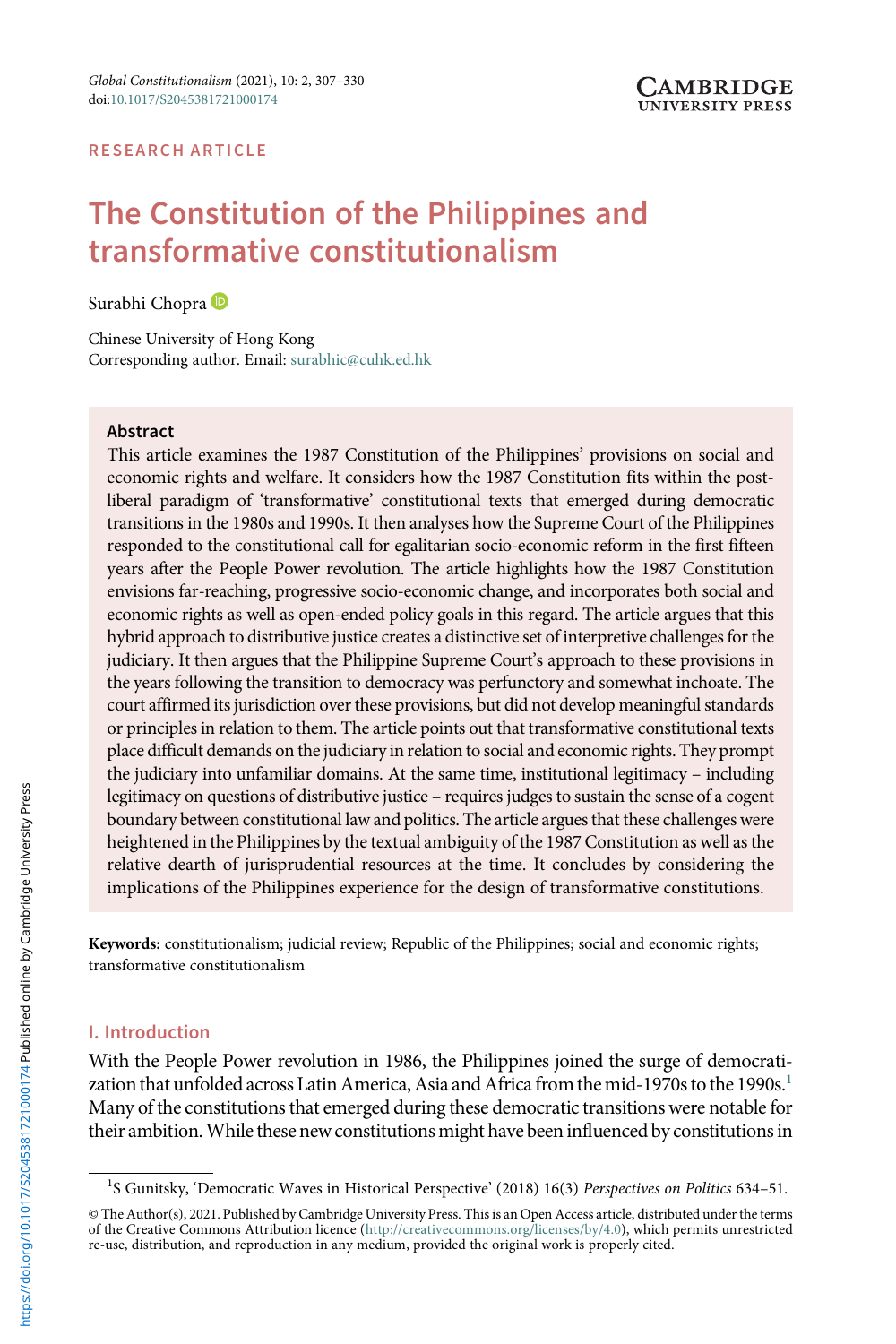<span id="page-1-0"></span>long-standingWestern democracies, they also departed from their venerable counterparts in important ways.Whether in Brazil, Colombia, SouthAfrica or Indonesia, these new, or newly amended, constitutions sought not only to constrain state power but also to restructure political, social and economic relations in deeply unequal societies.

This article considers how the 1987 Constitution of the Philippines<sup>2</sup> fits within this roughly contemporaneous cluster of aspirational, 'transformative' constitutional texts. It focuses in particular on how social and economic rights are incorporated within the 1987 Constitution. It then analyses how the Philippine Supreme Court responded to the constitutional call for far-reaching socio-economic reform in the first fifteen years after the 1987 Constitution came into force.

Constitutional consolidation in the Philippines, the bedding down of the postauthoritarian constitutional order and the jurisprudence developed by the newly strengthened judiciary have received relatively little attention in comparative constitutional law scholarship. It deserves to be better understood. Among other issues, the Philippine experience helps us to reflect on judicial wherewithal in relation to social and economic rights and welfare in post-transitional democracies. Existing scholarship on judicial engagement with social and economic rights in low- and middle-income countries is somewhat lopsided. It focuses heavily on a few middle-income democracies, including South Africa, India and Colombia, where apex courts have interpreted and enforced these rights in groundbreaking and sometimes controversial ways.<sup>3</sup> Diversifying this literature will enrich our understanding of how social and economic rights are accommodated in domestic constitutional orders. The early trajectory of these rights in the Philippines is of both historical and contemporary interest. The discussion in this article contributes to the literature on post-authoritarian constitutionalism in the Philippines specifically and that on the challenges of transformative constitutionalism more generally. It also has implications for constitutional design in transitional democracies.

In Section II, I discuss the concept of transformative constitutionalism. Section III provides politico-legal background on the Philippines. Section IV discusses provisions on accountability and distributive justice in the post-authoritarian 1987 Constitution. I note

<sup>&</sup>lt;sup>2</sup>Hereinafter 'the 1987 Constitution' or 'the Constitution'.<br><sup>3</sup>See for example S Shapkar, 'The Embedded Negotiators

 $3$ See, for example, S Shankar, 'The Embedded Negotiators', in DB Maldonado (ed), Constitutionalism of the Global South: The Activist Tribunals of India, South Africa, and Colombia (Cambridge University Press, Cambridge, 2013) 95–128; J Dugard, 'Courts and Structural Poverty in South Africa', in DB Maldonado (ed), Constitutionalism of the Global South: The Activist Tribunals of India, South Africa, and Colombia (Cambridge University Press, Cambridge, 2013) 293–328; S Liebenberg, Socio-Economic Rights: Adjudication under a Transformative Constitution (Oxford University Press, 2010); N Angel-Cabo and D Lovera-Parmo, 'Latin American Social Constitutionalism: Courts and Popular Participation', in H Alviar García, KE Klare and LA Williams (eds), Social and Economic Rights in Theory and Practice: A Critical Assessment (Routledge, New York, 2015); D Landau, 'South African Social Rights Jurisprudence and the Global Canon: A Revisionist View', in R Dixon and T Roux (eds), Constitutional Triumphs, Constitutional Disappointments (Cambridge University Press, Cambridge, 2018) 406–28; D Landau, 'The Reality of Social Rights Enforcement' (2012) 53(1) Harvard International Law Journal 189; A Pillay and M Wesson, 'Recession, Recovery and Service Delivery: Political and Judicial Responses to the Financial and Economic Crisis in South Africa', in A Nolan (ed), Economic and Social Rights After the Global Financial Crisis (Cambridge University Press, Cambridge, 2014) 335–65; CM Forster and V Jivan, 'Public Interest Litigation and Human Rights Implementation: The Indian and Australian Experience' (2008) 3(1) Asian Journal of Comparative Law 1–32; S Chopra, 'Holding the State Accountable for Hunger' (2009) 44(33) Economic & Political Weekly 8-12; R Abeyratne, 'Socioeconomic Rights in the Indian Constitution: Toward a Broader Conception of Legitimacy' (2013) 39(1) Brooklyn Journal of International Law 1.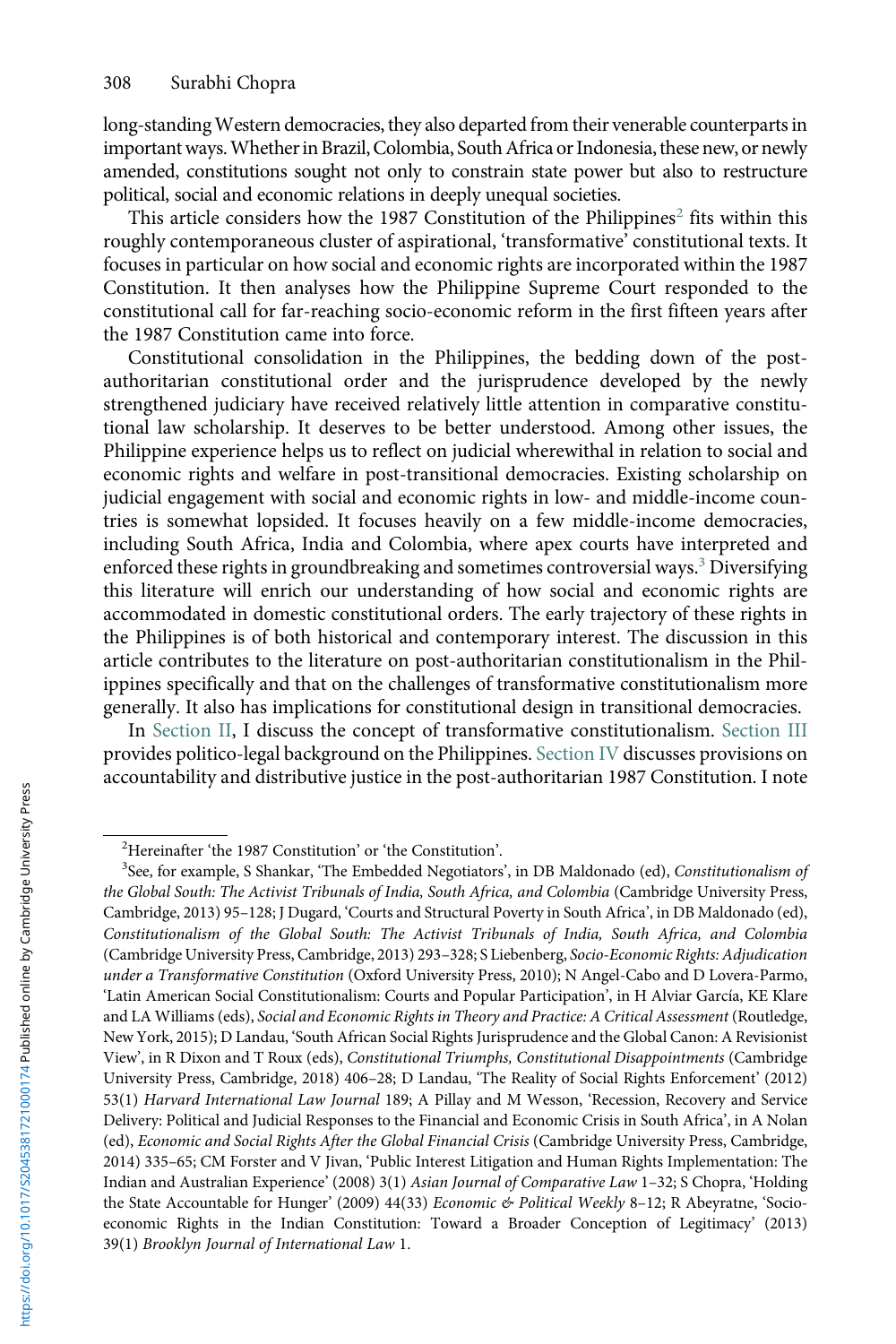<span id="page-2-0"></span>that the Constitution envisions far-reaching, egalitarian socio-economic reform, and includes both rights in relation to basic necessities as well as more open-ended goals. I describe this as a hybrid approach to distributive justice, and argue that it creates a distinctive set of interpretive challenges for the judiciary. Section V discusses the early jurisprudence of the Philippine Supreme Court on the 'social justice' provisions of the 1987 Constitution. Section VI evaluates this jurisprudence and argues that the Supreme Court's approach to these provisions in the years following the transition to democracy was perfunctory and somewhat inchoate. The Court affirmed its jurisdiction over these provisions but did not develop meaningful standards or principles in relation to them. I further argue that the textual ambiguity of the 1987 Constitution, as well as the relative dearth of jurisprudential resources at the time, heightened the challenges of recalibrating the judicial remit under a transformative constitutional order. The article concludes by considering the implications of the Philippine experience for the design of transformative constitutions.

## II. Transformative constitutionalism

Democratic transitions during the 1980s were famously described as heralding the 'end of history', a global convergence towards liberal democratic norms.<sup>4</sup> Many critics have argued that this view mischaracterized the political transitions unfolding across different countries during that era.<sup>5</sup> As the Philippine experience discussed in Section III highlights, competing and sometimes conflictual agendas jostled for primacy during the slew of late twentieth-century transitions from authoritarianism to democracy. Moreover, many political actors in post-authoritarian contexts reached beyond liberal democratic models and sought more egalitarian politico-legal alternatives. These attempts to fashion new political contracts are reflected in the constitutions created during transitions to democracy in the 1980s and 1990s.

Some of these post-liberal constitutions are strikingly ambitious. In Klare's influential articulation of the concept of transformative constitutionalism, he describes South Africa's post-apartheid constitution as 'transformative' because it includes social and economic rights, a substantive conception of equality, affirmative duties on the state, a commitment to multiculturalism and participatory governance, robust powers of judicial review and a strong sense of history.<sup>6</sup> These features of the South African constitution lend themselves to transformative constitutionalism, which Klare envisages as a 'long-term project of constitutional enactment, interpretation, and enforcement committed … to transforming a country's political and social institutions and power relationships in a democratic, participatory, and egalitarian direction'. <sup>7</sup> Constitutions in many young democracies have similar features and, adopting Klare's conceptualisation, are often described as transformative.

While the essential elements of transformative constitutionalism are debated, many scholars view a commitment to distributive justice as a hallmark of transformative

<sup>&</sup>lt;sup>4</sup>F Fukuyama, *The End of History and the Last Man* (The Free Press, New York, 1992).<br><sup>5</sup>See for example, KL Schennele, *Mutocratic Legglism'* (2018) 85(2) University of Chi

<sup>&</sup>lt;sup>5</sup>See, for example, KL Scheppele, 'Autocratic Legalism' (2018) 85(2) University of Chicago Law Review <sup>545</sup>–84. <sup>6</sup>

<sup>&</sup>lt;sup>6</sup>KE Klare, 'Legal Culture and Transformative Constitutionalism' (1998) 14(1) South African Journal on Human Rights 146, 152–56. <sup>7</sup>

 $7$ See (n 6) 150.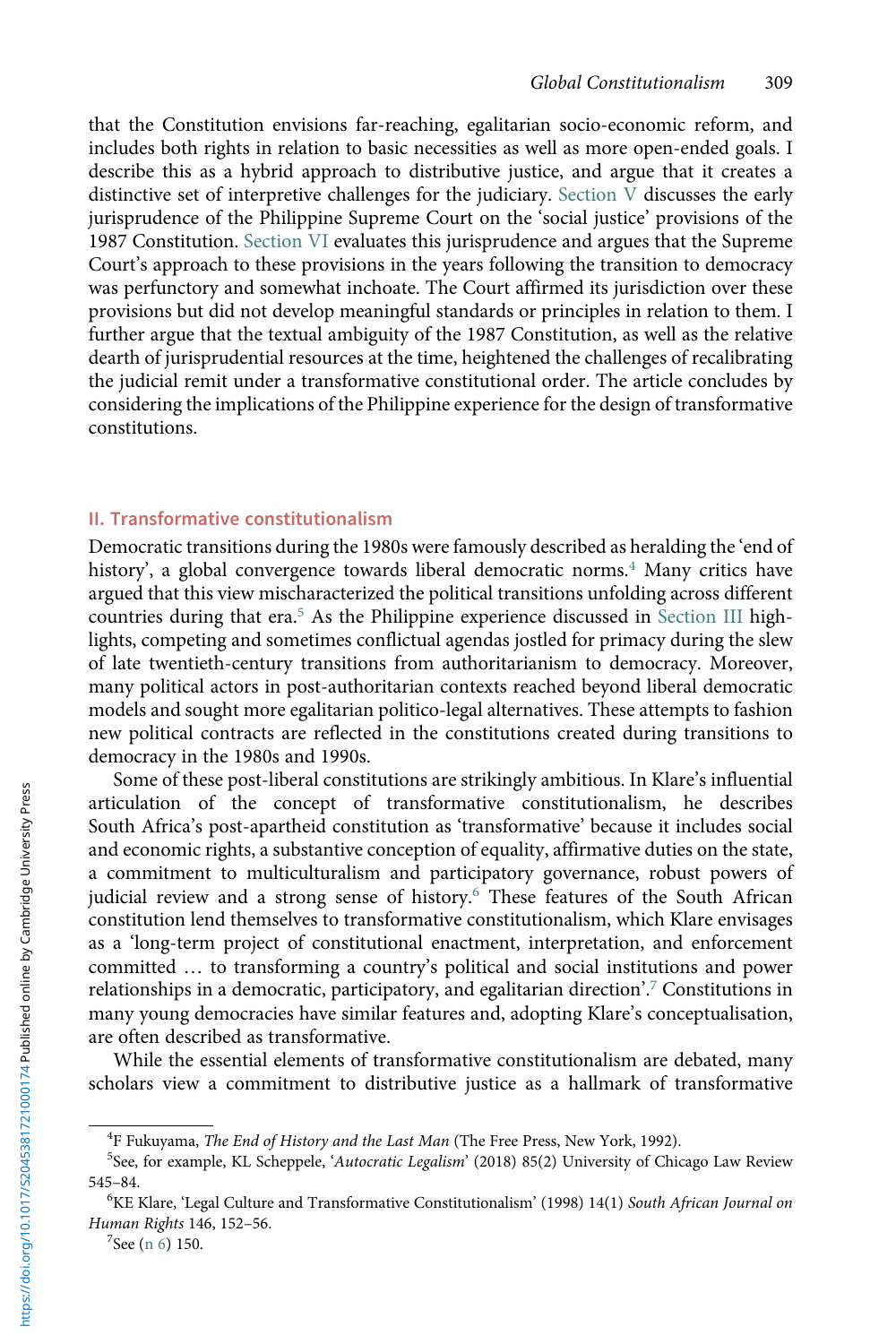<span id="page-3-0"></span>constitutions.<sup>8</sup> Older liberal democratic constitutions typically recognize only civil and political rights for individuals, constraining state incursions onto individual liberty. By contrast, many of the constitutions created in new democracies in the 1980s and 1990s recognize not just civil and political rights, but also social and economic rights, as fundamental individual rights, and impose not just restraints but also positive duties on the state in relation to these rights.<sup>9</sup> Transformative constitutional orders also tend to include strong judicial review powers and allow liberal access to the courts.<sup>10</sup>

If taken seriously, these texts demand considerably more than incremental institutional reform or improved governance. They imply fundamental, far-reaching change in both the public and private spheres, and assign the state a central role in shaping and implementing such change.<sup>11</sup> Thus, these post-authoritarian constitutions display a complex attitude towards state power, and in particular towards executive power. They seek to make the state more accountable, representative and participatory. Bolstering judicial scrutiny and expanding the range of constitutional rights are both accountabilityenhancing elements of constitutional design. Simultaneously, though, these constitutions repose great responsibility in the government for building a more egalitarian society. Traditional liberal wariness of executive power thus coexists with considerable optimism about the government's potential to reform itself and the larger polity.

As Klare argues in his analysis of the South African constitution, actualising the egalitarian commitments of a transformative constitutional text can be deeply challenging. In particular, it might require courts and lawyers to fashion new norms, standards and modes of reasoning.<sup>12</sup> What was once understood as lying beyond the judicial ambit might now, because of the demands of a transformative constitution, fall within it. My discussion below brings out the ways in which textual ambiguities and silences profoundly shape the judicial response to these challenges.

## III. Background

The aspirations written into the post-authoritarian Constitution of the Philippines are rooted in its pre-authoritarian history. The Philippines is one of Asia's longest-standing democracies. However, for many decades it was a deeply flawed democracy, substantially controlled (and plundered) by a small class of landowning elites.13 Very limited franchise for wealthy, landowning men was introduced in the Philippines in 1907, soon after the

 $^8\rm{O}$  Vilhena, U Baxi and F Viljoen (eds), *Transformative Constitutionalism: Comparing the Apex Courts of* Brazil, India and South Africa (Pretoria University Law Press, Pretoria, 2013). See also DB Maldonado (ed), Constitutionalism of the Global South: The Activist Tribunals of India, South Africa, and Colombia (Cambridge University Press, Cambridge, 2013); A von Bogdandy, EF Mac-Gregor, MM Antoniazzi, F Piovesan and X Soley (eds), Transformative Constitutionalism in Latin America: The Emergence of a New Ius Commune (Oxford University Press, Oxford, 2017).

<sup>&</sup>lt;sup>9</sup>P Alston and R Goodman, International Human Rights: Texts and Materials (Oxford University Press, Oxford, 2013) 338–39, 353–55. See also MV Tushnet, Weak Courts, Strong Rights: Judicial Review and Social Welfare Rights in Comparative Constitutional Law (Princeton University Press, Princeton, NJ, 2008) 233–37;

Angel-Cabo and Lovera-Parmo ([n 3\)](#page-1-0) 85–87.<br><sup>10</sup>M Hailbronner, Michaela 'Transformative Constitutionalism: Not Only in the Global South' (2017) 65<br>(3) *The American Journal of Comparative Law* 527, 540.

<sup>&</sup>lt;sup>11</sup>See (n 10) 527, 531.<br><sup>12</sup>See [\(n 6\)](#page-2-0) 166–72.<br><sup>13</sup>J Bertrand, *Political Change in Southeast Asia* (Cambridge University Press, Cambridge, 2013) 71–91; J Putzel, 'Survival of an Imperfect Democracy in the Philippines' (1999) 6(1) Democratization 198.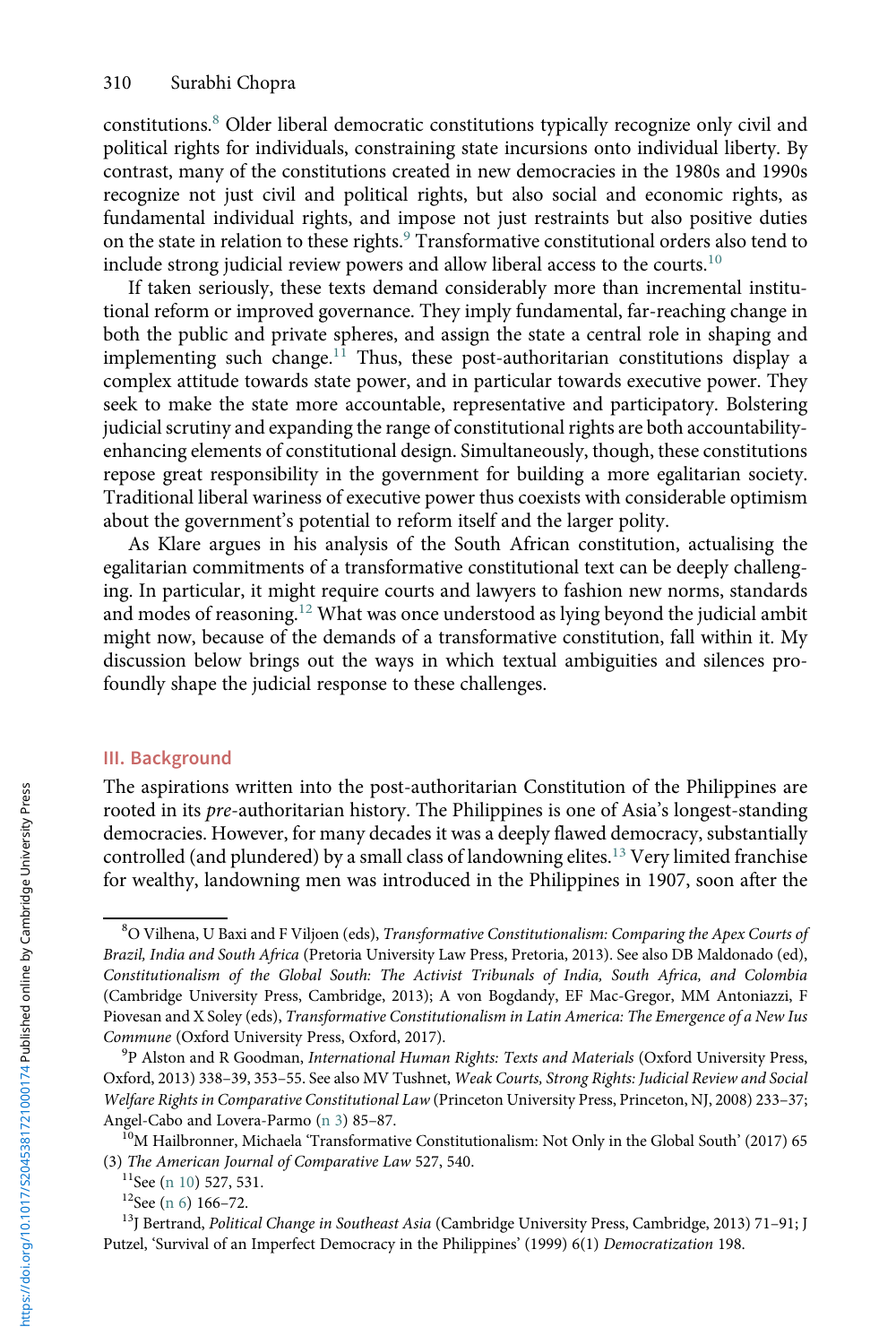United States won the brutal Philippine–American war. In 1935, the US government introduced a constitution establishing the country as a Commonwealth. While the Philippines remained under the authority of the United States, it now had a bicameral legislature chosen through periodic elections, adult franchise and an independent judiciary.

By the time the Philippines became independent in 1946, these constitutional arrangements had already revealed themselves to be deeply compromised. With the collusion of the colonial authorities, a small class of wealthy landowners maintained a tight grip on political power.<sup>14</sup> Elections were marked by rigging and violence between the private armies of rival political clans. The government and legislature largely served the interests of ruling elites, the US government and American investors, with little genuine accountability to the larger public. $15$ 

This hyper-concentration of political power and wealth continued after independence in 1946. Neglect and exploitation of the rural poor had given rise to a leftist resistance movement in the years before independence, with an armed wing waging guerilla violence against the state. This continued in the form of the Huk rebellion after independence. Over time, more moderate demands for political reform also gained momentum. Widespread frustration with the status quo coupled with economic stagnation paved the way for the ascent of Ferdinand Marcos.

In 1962, Ferdinand Marcos won the presidency by promising to deliver an alternative to the entrenched oligarchy. However, his promises quickly gave way to extreme personal corruption, crony capitalism and economic mismanagement. Confronted with presidential term limits in 1972, he declared martial law.<sup>16</sup> He had the support of the Philippine military, the US government and US corporations invested in the Philippines. These powerful constituencies shored up his regime.

By 1980, however, Marcos's authoritarian hold on power had frayed. A multifaceted movement for democracy, encompassing student unions, human rights groups, a range of progressive social movements and elite politicians targeted by Marcos, gathered force.<sup>17</sup> Despite harsh counter-insurgency measures, radical left resistance gained ground in rural areas. Economic decline further fuelled opposition to Marcos. A rigged presidential election in 1981, and the shocking assassination of Marcos' charismatic political challenger, Benigno Aquino, on the tarmac of Manila International Airport as soon as he returned from exile in 1983, consolidated the democratic resistance.

The widowed Corazon Aquino won the next presidential election in 1986, but Marcos claimed victory. This attempt to steal another election proved to be the last straw, setting off the People's Power revolution in February 1986. Encouraged by the Catholic Church, thousands occupied the streets of Manila demanding a return to democracy. In the days that followed, key military officials turned against Marcos and the US government

 $^{14}$ Bertrand [\(n 13](#page-3-0)) 73–77.<br><sup>15</sup>E Hedman and J Sidel, *Philippine Politics and Society in the Twentieth Century: Colonial Legacies, Post-*Colonial Trajectories (Taylor and Francis, Hoboken, NJ, 2013) 15–16.<br><sup>16</sup>Government of the Philippines. Proclamation No. 1081 (Proclaiming a State of Martial Law in the

Philippines), Official Gazette of the Republic of the Philippines, 21 September 1972, <[https://www.officialga](https://www.officialgazette.gov.ph/1972/09/21/proclamation-no-1081/) [zette.gov.ph/1972/09/21/proclamation-no-1081](https://www.officialgazette.gov.ph/1972/09/21/proclamation-no-1081/)>.<br><sup>17</sup>SG Silliman and LG Noble, 'Citizen Movements and Philippine Democracy', in SG Silliman and LG

Noble (eds), Organizing for Democracy: NGOs, Civil Society, and the Philippine State (University of Hawai'i Press, Honolulu, 1998) 285–87.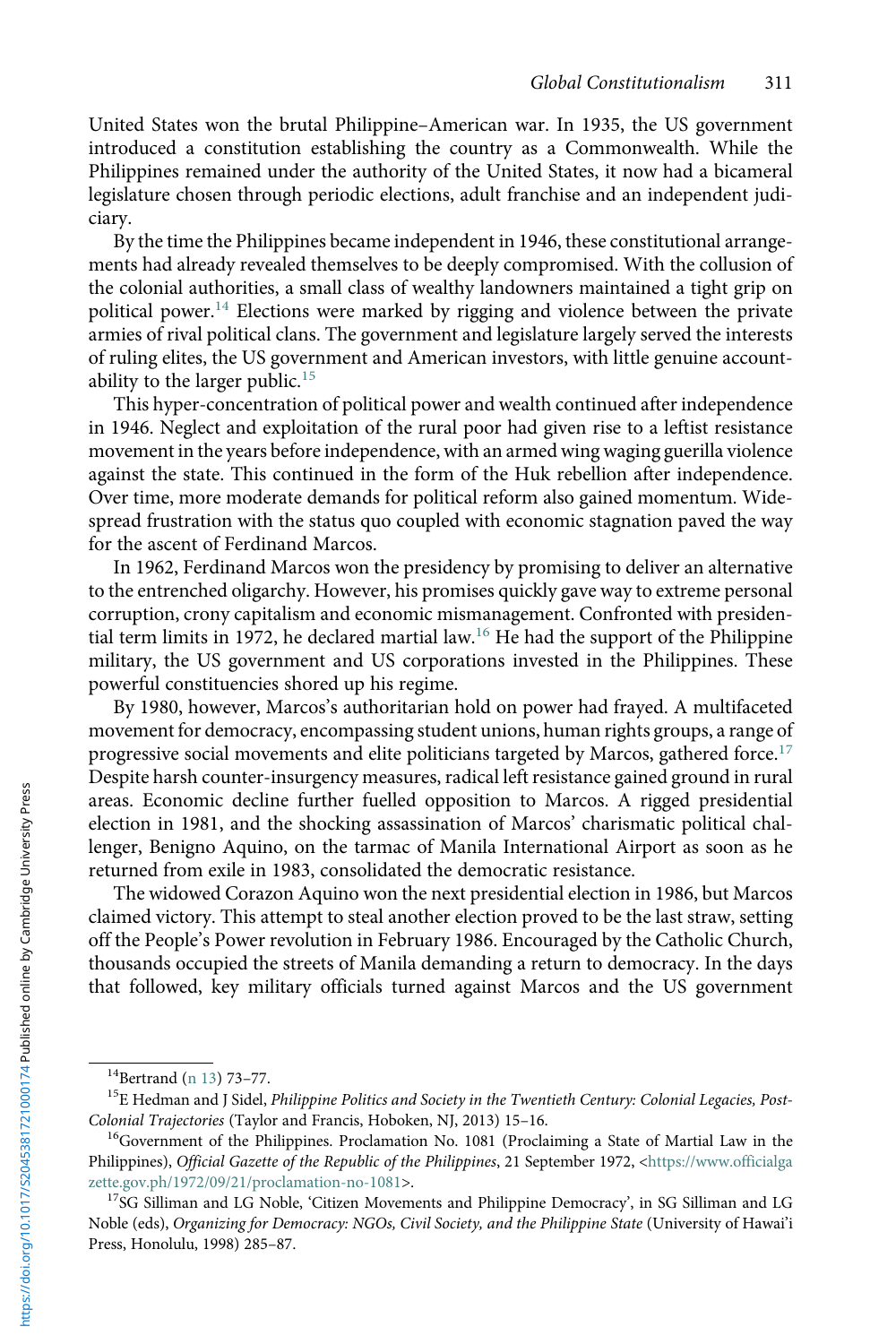<span id="page-5-0"></span>advised him to step down. Marcos took an oath of office surrounded by loyalists, but fled to Hawai'i with the US Air Force shortly afterwards, and Aquino assumed power.

Political scientists such as Hedman have noted that the People Power revolution was a contingent, temporary alliance between anti-Marcos elites seeking to reclaim power and social movements, NGOs, religious organizations and labour groups seeking fundamental change.<sup>18</sup> Once Marcos was ousted, these differences came to the fore. Reversion to the complacent, oligopolistic, two-party political system that had preceded the dictatorship would have suited the old ruling class. But the array of civil society entities that had struggled against the dictatorship wanted root and branch reform.<sup>19</sup> Many groups had developed concrete reform agendas for socio-economic justice and accountability during the anti-authoritarian struggle. The ongoing radical left insurgency also made rural deprivation and inequalities difficult for the political elites to disregard. Thus, when President Corazon Aquino assumed office, her government had to navigate starkly divergent interests. On one side were the recalcitrant landowning elites looking to regroup, and on the other were mobilized civil society networks that saw socio-economic transformation as essential to genuine democratization.<sup>20</sup>

# IV. The 1987 Constitution: A Charter for Transformation?

## Accountability and Social Justice in the New Constitution

The new constitution of the Philippines emerged from these conflicting political pressures. Soon after taking office, Aquino created a Constitutional Commission, many members of which were from the political establishment, including several former legislators and Supreme Court justices.<sup>21</sup> Four members, including the commission president, former Supreme Court Justice Cecilia Munoz-Palma, were close to the Aquino family. Five members belonged to pro-Marcos political parties and several to the Catholic church and business sectors. In addition to these traditionally powerful stakeholders, however, civil society actors representing less privileged interests played a strong role in drafting the constitution. Research conducted at the time indicated that almost half the constitutional commissioners had participated in mass movements and protests on issues including land reform, conflict resolution and gender equality.<sup>22</sup> These non-traditional members advanced powerful arguments for political restructuring and socio-economic reform during the commission's deliberations.<sup>23</sup>

 $18E$  Hedman, In the Name of Civil Society: From Free Election Movements to People Power in the Philippines. (University of Hawai'i Press, Honolulu, 2006) 167-70.

<sup>&</sup>lt;sup>19</sup>J Magadia, State-Society Dynamics: Policy Making in a Restored Democracy (Ateneo de Manila

University Press, Quezon City, 2003).<br><sup>20</sup>V Boudreau, *Resisting Dictatorship: Repression and Protest in Southeast Asia* (Cambridge: Cambridge<br>University Press, 2004) 237.

<sup>&</sup>lt;sup>21</sup>Putzel ([n 13\)](#page-3-0) 198, 211.<br><sup>22</sup>MV Paez-Hidalgo, D Saguil and G Israel, 'Socio-Demographic Profile of the Members of the 1986<br>Constitutional Commission' (1987) 31(1) *Philippine Journal of Public Administration* 37, 55.

<sup>&</sup>lt;sup>23</sup>K Eaton, 'Restoration or Transformation? Trapos versus NGOs in the Democratization of the Philippines' (2003) 62(2) The Journal of Asian Studies 469, 475–76; DA Desierto, 'Justiciability of Socio-economic Rights: Comparative Powers, Roles, and Practices in the Philippines and South Africa' (2009) 11(1) AsianPacific Law & Policy Journal 114, 139, [n 95.](#page-18-0)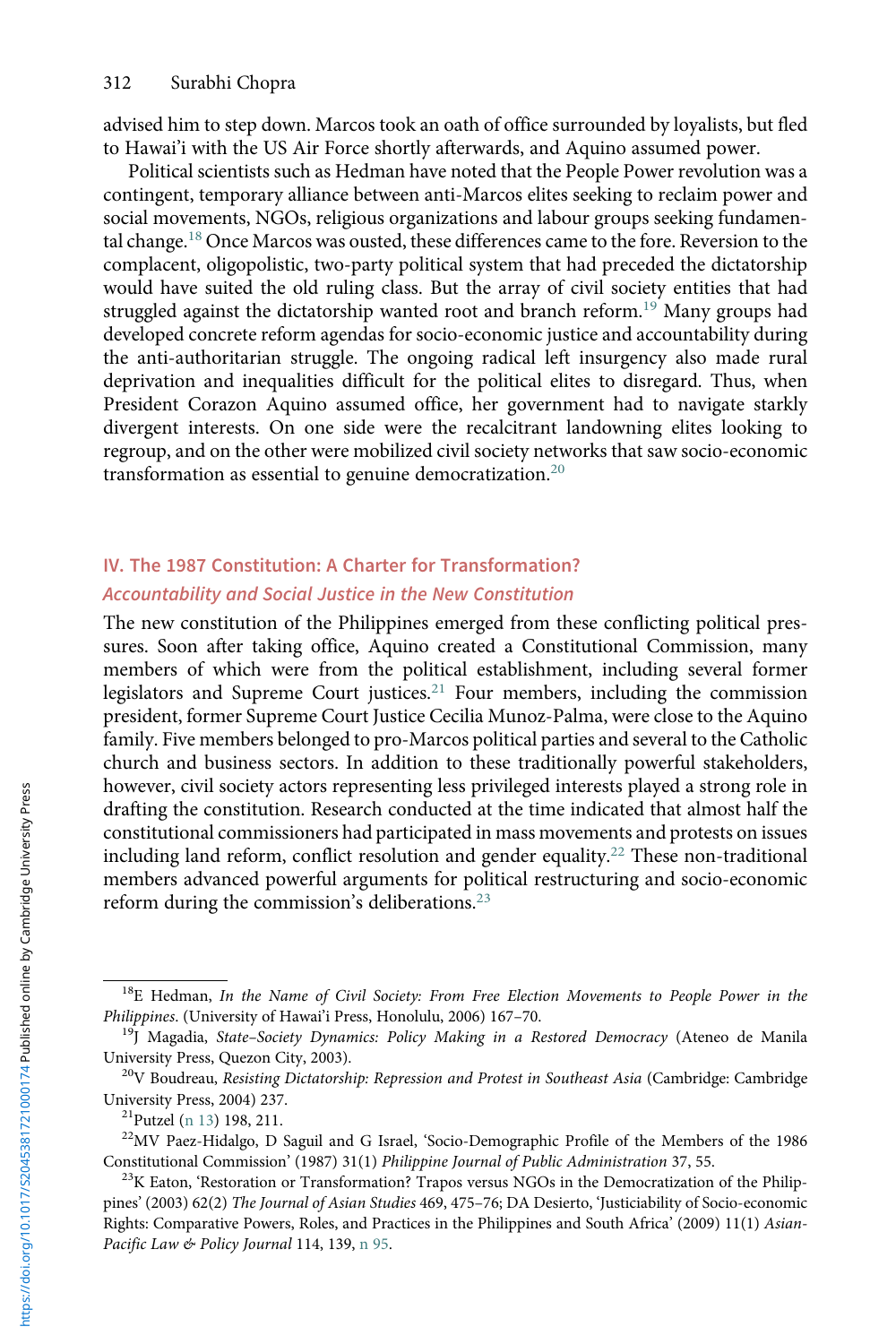<span id="page-6-0"></span>Over five months, the Constitutional Commission consulted the wider public through hearings in different parts of the country and debated the text being drafted.<sup>24</sup> The draft constitution was put to the test of public approval. After a national information campaign, a plebiscite to ratify the constitution was held in February 1987. The constitution was ratified by a strong majority, although some scholars argue that this should not be interpreted as approval for the constitutional text, but rather as more general support for the restoration of democracy.<sup>25</sup>

The text that emerged from this historic process reflected the heterogenous and contingent character of the People Power movement. Provisions designed to prevent authoritarian capture by the President are robust; this was, after all, the one cause that united the diverse movement for democratization.<sup>26</sup> The 1987 Constitution imposes a one-term limit on the presidency.<sup>27</sup> It also includes language that places martial law beyond the constitutional pale: Article II of the Constitution states that the Philippines is a democratic republic <sup>28</sup> and that civilian authority is 'supreme' over the military.<sup>29</sup> In addition, it constrains the executive branch's use of emergency powers.<sup>30</sup>

Furthermore, the 1987 Constitution strengthens the judiciary's power to check creeping authoritarianism. During the authoritarian era, the Supreme Court had frequently relied upon the 'political question' doctrine to avoid reviewing presidential decisions that centralized power or eroded rights.<sup>31</sup> Under Philippine law, political questions were 'those questions which, under the Constitution, are to be decided by the people in their sovereign capacity, or in regard to which full discretionary authority has been delegated to the legislative or executive branch of the government'. <sup>32</sup> During the Marcos era, this doctrine had operated as an alibi for quiescent judges and a jurisdictional

 $^{24}$ BM Villegas, 'The Philippines in 1986: Democratic Reconstruction in the Post-Marcos Era.' (1987) 27(2) Asian Survey 194, 202; See also CG Hernandez, 'The Philippines in 1987: Challenges of Redemocratization' (1988) 28(2) Asian Survey 229–41.<br><sup>25</sup>Putzel argues that the plebiscite was framed by the government as a referendum on Aquino and on

democratization. Thus to vote against the constitution was to vote against democratization. See [\(n 13](#page-3-0)) 212.<br><sup>26</sup>SS Coronel, 'Dateline Philippines: The Lost Revolution' (1991) 84 *Foreign Policy* 166, 187. Coronel describes the People Power Revolution as a 'a hurried and partially negotiated transfer of power to a coalition<br>of forces that had nothing in common but hatred of Marcos'.

<sup>&</sup>lt;sup>27</sup>Under Article VII, Section 4(1) of the 1987 Constitution, the President can serve a single six-year term. <sup>28</sup>Article II, Section 1, 1987 Constitution of the Republic of the Philippines.

<sup>&</sup>lt;sup>29</sup>Article II, Section 2, 1987 Constitution of the Republic of the Philippines.

 $30$ Article VIII, Section 18, 1987 Constitution of the Republic of the Philippines; JG Bernas, The 1987 Constitution of the Republic of the Philippines: A Commentary (Rex Publishing, Manila, 2009) 895–921.

<sup>&</sup>lt;sup>31</sup>In Javellana v. Executive Secretary G.R. No. L-36142, Supreme Court, 31 March 1973, a majority of the Supreme Court declared that whether or not the 1973 Constitution of the Philippines, which had been very questionably imposed by Marcos, was in effect was a political question. This notorious decision is criticized for legitimizing the undermining of constitutional constraints on executive power by Marcos. When the Supreme Court upheld the imposition of martial law in Aquino, Jr. v Enrile G.R. No. L-35546, Supreme Court, 17 September 1974 (en banc), half the justices treated the case as raising a political question that lay beyond their jurisdiction and the other half proceeded on the basis that the Court's powers of review were extremely narrow. See also the use of the political question doctrine in response to a challenge against Marcos's decision to call a referendum in order to extend his presidency in De la Llana v COMELEC 80 SCRA 525 (9 December 1977). See also DB Gatmaytan, Constitutional Law in the Philippines: Government Structure (LexisNexis, Singapore, 2015) 10–11; Desierto [\(n 23](#page-5-0)) 118–19; Philippine Judiciary Foundation (ed), The History of the Philippine Judiciary (Manila: Philippine Judiciary, 1998) 578–79.<br><sup>32</sup>Taňada v. Cuenco 103 Phil. 1051, 1067 (1965).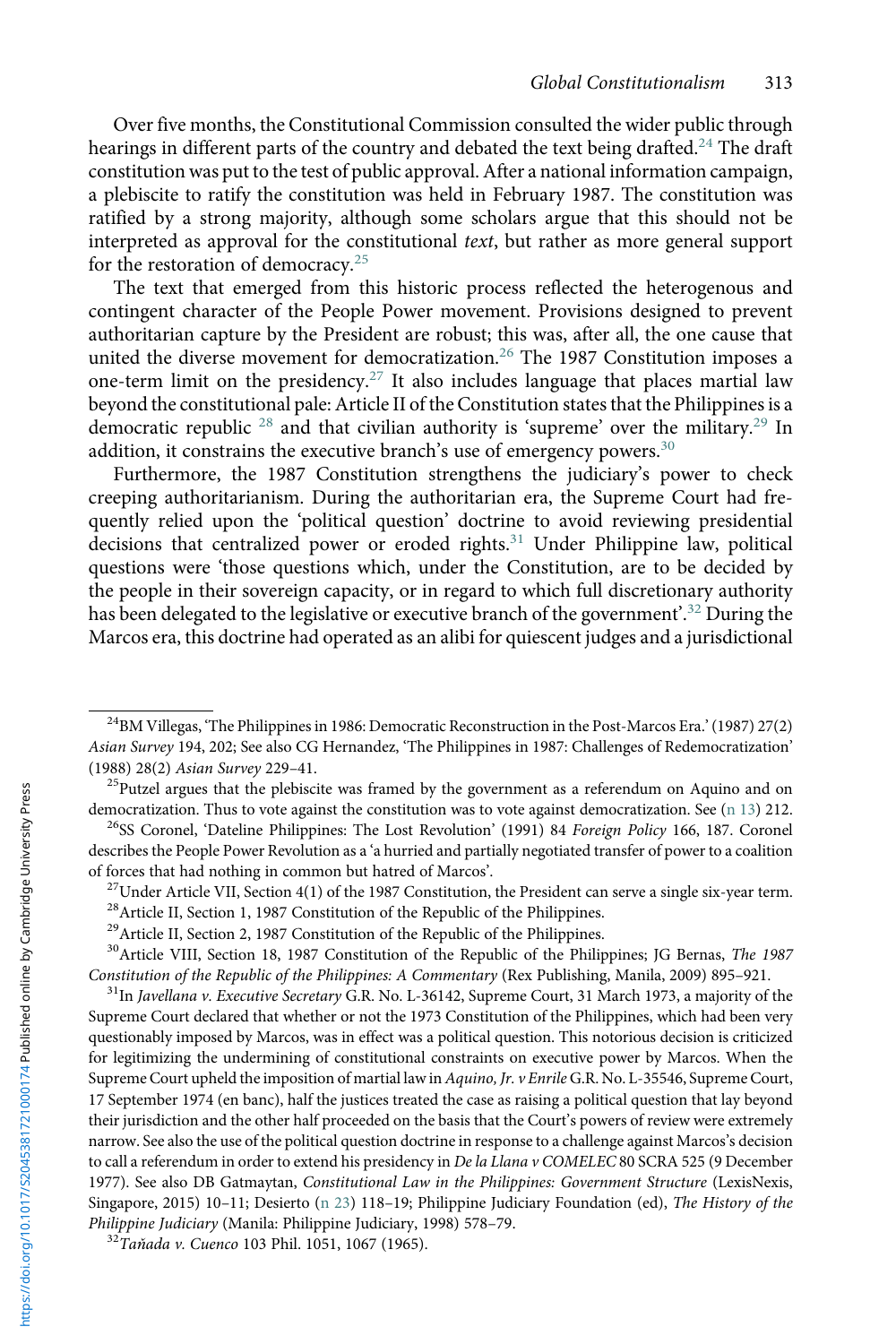barrier for more courageous ones.<sup>33</sup> The Constitutional Commission deliberately attempted to whittle it down.<sup>34</sup> The 1987 Constitution expands upon the Supreme Court's longstanding judicial review powers, empowering the court to determine whether 'any branch of instrumentality of the government' has committed a 'grave abuse of discretion amounting to lack or excess of jurisdiction'. <sup>35</sup> In addition to widening judicial review powers, the 1987 Constitution grants the Supreme Court the power to promulgate rules on, inter alia, 'the protection and enforcement of constitutional rights, pleading, practice, and procedure in all courts',  $36$  which has no equivalent in past constitutions.  $37$ 

Aside from core anti-authoritarian provisions, the divergent agendas of the old political elites and progressive social movements coexist uneasily in the 1987 Constitution. The 1987 Constitution largely preserved the pre-authoritarian political system with a strong presidency and bicameral legislature.<sup>38</sup> It resurrected many provisions from past Philippine constitutions, and is viewed by some scholars as undermining the revolutionary potential of the People Power movement.<sup>39</sup> At the same time, the influence of reformist forces can be seen in an array of provisions on social and economic welfare, rights and equity.

Article II of the Constitution, the Declaration of Principles and State Policies, declares that 'the promotion of the general welfare' is necessary to enjoy the 'blessings of democracy'. <sup>40</sup> It directs the state to 'guarantee full respect for human rights' and promote 'social justice'. <sup>41</sup> The state is also enjoined to foster a 'just and dynamic social order' and reduce poverty through policies that 'provide adequate social services'.<sup>42</sup> In addition, Article II requires the state to 'protect and promote' the right to health and the right to 'a balanced and healthful ecology'.<sup>43</sup>

Article XIII, titled Social Justice and Human Rights, assigns further 'social justice' duties to the state. It requires the legislature to prioritize legislation that reduces 'social, economic and political inequalities'. The state is also obligated to guarantee a range of labour rights,<sup>44</sup> ensure access to land for agricultural workers, protect the rights of subsistence fisherman to access marine and fishing resources<sup>45</sup> and provide employment

<sup>&</sup>lt;sup>33</sup>The Philippine Supreme Court highlighted the framers' motivation for expanding judicial power in Marcos v Manglapus, G.R. No. 88211, 15 September 1989. It again acknowledged 'the unedifying experience of the past where the Court had the propensity to steer clear of questions it perceived to be "political" in nature' when discussing its jurisdiction in *Tolentino v Secretary of Finance* 235 SCRA 630 (1994).<br><sup>34</sup>Bernas [\(n 30\)](#page-6-0) 991; Record of the Constitutional Commission 434–436, quoted in Gatmaytan (n 31)

<sup>34, 39.</sup> 35Article VIII, Section 1, 1987 Constitution of the Republic of the Philippines.

<sup>36</sup>Article VII, Section 5(5), 1987 Constitution of the Republic of the Philippines.

 $37$ See the judiciary's rule-making powers in Article X, Section 5, 1973 Constitution of the Republic of the Philippines.<br>Philippines: Article VII, Section 13, 1935 Constitution of the Republic of the Philippines.

<sup>&</sup>lt;sup>38</sup>This was moderated to an extent by provisions imposing term limits on legislators and requiring a small proportion of seats in the legislature to be chosen through a party-list system. Some scholars have argued that this somewhat decentralized, and that it broadened political influence and decision-making over time. See, for example, Eaton ([n 23\)](#page-5-0) 475–80.<br><sup>39</sup>See [\(n 26\)](#page-6-0) 166.<br><sup>40</sup>Article II, Section 5, 1987 Constitution of the Republic of the Philippines.<br><sup>41</sup>Article II, Section 10–11, 1987 Constitution of the Republic of the Philippines.

<sup>&</sup>lt;sup>42</sup>Article II, Section 9, 1987 Constitution of the Republic of the Philippines.

<sup>43</sup>Article II, Sections 15 and 16, 1987 Constitution of the Republic of the Philippines.

<sup>&</sup>lt;sup>44</sup> Article XIII, Section 3, 1987 Constitution of the Republic of the Philippines.

<sup>&</sup>lt;sup>45</sup> Article XIII, Section 7, 1987 Constitution of the Republic of the Philippines.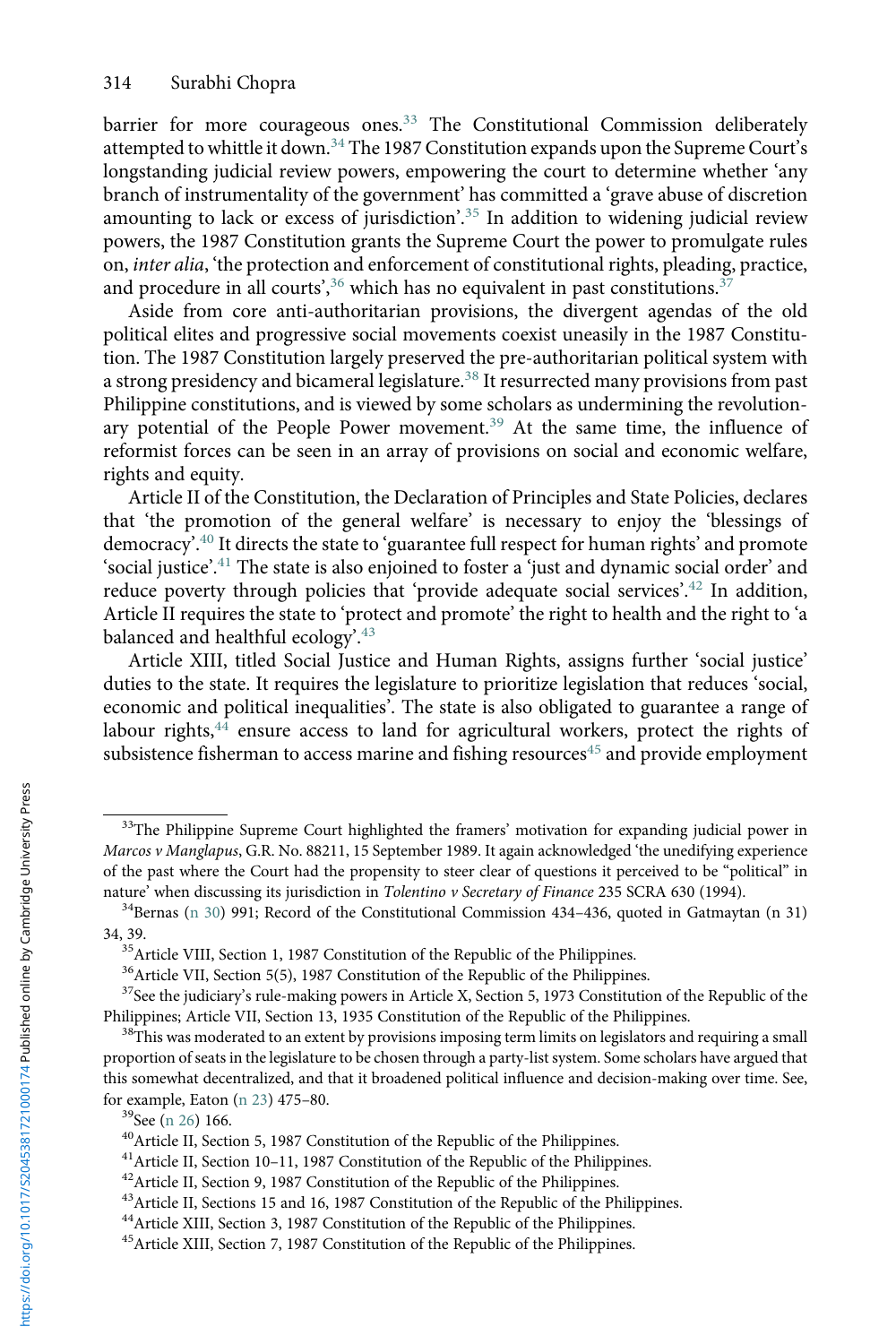opportunities for the poor.<sup>46</sup> In addition, Article XIII requires the state to provide the poor with 'decent housing and basic services', and prohibits evictions or house demolitions targeting the poor except 'in accordance with law' and in 'a just and humane manner'. $^{47}$  Article XIII imposes policy-making obligations related to health as well. It asks the state to 'endeavor to make' essential goods, health and other social services available at affordable prices, particularly prioritizing the needs of the poor, the disabled, women and children.

Article XIV of the Constitution recognizes education as a right, requiring the state to 'protect and promote the right of all citizens to quality education'. <sup>48</sup> This overarching obligation is disaggregated into more specific duties. The state is required to establish and maintain a system of free public elementary and high school education.<sup>49</sup> It is also tasked with providing inclusive education for adults, persons with disabilities and out-of-school children. Article XIV recognizes the right of all Filipinos to select their profession or studies, noting that admission and academic requirements must be 'fair, reasonable and equitable'. <sup>50</sup> Article XV obligates the state to 'defend' the right of children to 'proper care and nutrition<sup>'51</sup> and the 'right of the family to a family living wage and income'.<sup>52</sup>

### A hybrid approach

Through these various provisions, the progressive, egalitarian ambitions of the social movements involved in the People Power revolution are threaded through the 1987 Constitution. In numerous ways, the Constitution enjoins the state to address deprivation and ensure access to basic necessities. In so doing, the 1987 Constitution of the Philippines shares the post-liberal vision of many contemporaneous constitutions. Indeed, it could be viewed as a repudiation not just of authoritarianism, but also of the liberal democratic framework bequeathed by the United States. It unequivocally recognizes poverty, social exclusion and quality of life as salient constitutional concerns. It charges the state with implementing far-reaching socio-economic reform. In a deeply unequal society, the changes it urges would have both vertical and horizontal effects, destabilising entrenched hierarchies not just between state and citizen but also in the spheres of education, work, community and family. Moreover, the range of provisions discussed above were evidently not an afterthought. They were the focus of considerable debate when drafting the Constitution.<sup>53</sup> Article XIII, on Social Justice and Human Rights, was described by the President of the Constitutional Commission, Cecilia Muñoz-Palma, as 'the heart of the new Charter'. 54

Notwithstanding the ostensible importance of these provisions, however, they are framed in ways that can obscure institutional authority to interpret and enforce them.

<sup>&</sup>lt;sup>46</sup> Article XIII, Section 9, 1987 Constitution of the Republic of the Philippines.

<sup>&</sup>lt;sup>47</sup> Article XIII, Section 10, 1987 Constitution of the Republic of the Philippines.

<sup>48</sup>Article XIV, Section 1, 1987 Constitution of the Republic of the Philippines.

<sup>&</sup>lt;sup>49</sup> Article XIV, Section 2, 1987 Constitution of the Republic of the Philippines.

Article XIV, Section 2, 1987 Constitution of the Republic of the Philippines.

<sup>50</sup>Article XIV, Section 5, 1987 Constitution of the Republic of the Philippines.

<sup>&</sup>lt;sup>51</sup> Article XV, Section 3, 1987 Constitution of the Republic of the Philippines.

<sup>&</sup>lt;sup>52</sup>Article XV, Section 3, 1987 Constitution of the Republic of the Philippines.<br><sup>53</sup>Bernas see (n 30) 1006–1127.

<sup>&</sup>lt;sup>54</sup>Record of the Constitutional Commission, vol. V, 945, 1010, quoted in ARIS (Phil) Inc. v. National Labor Relations Commission, G.R. No. 90501, Supreme Court, 5 August 1991 (Third Division).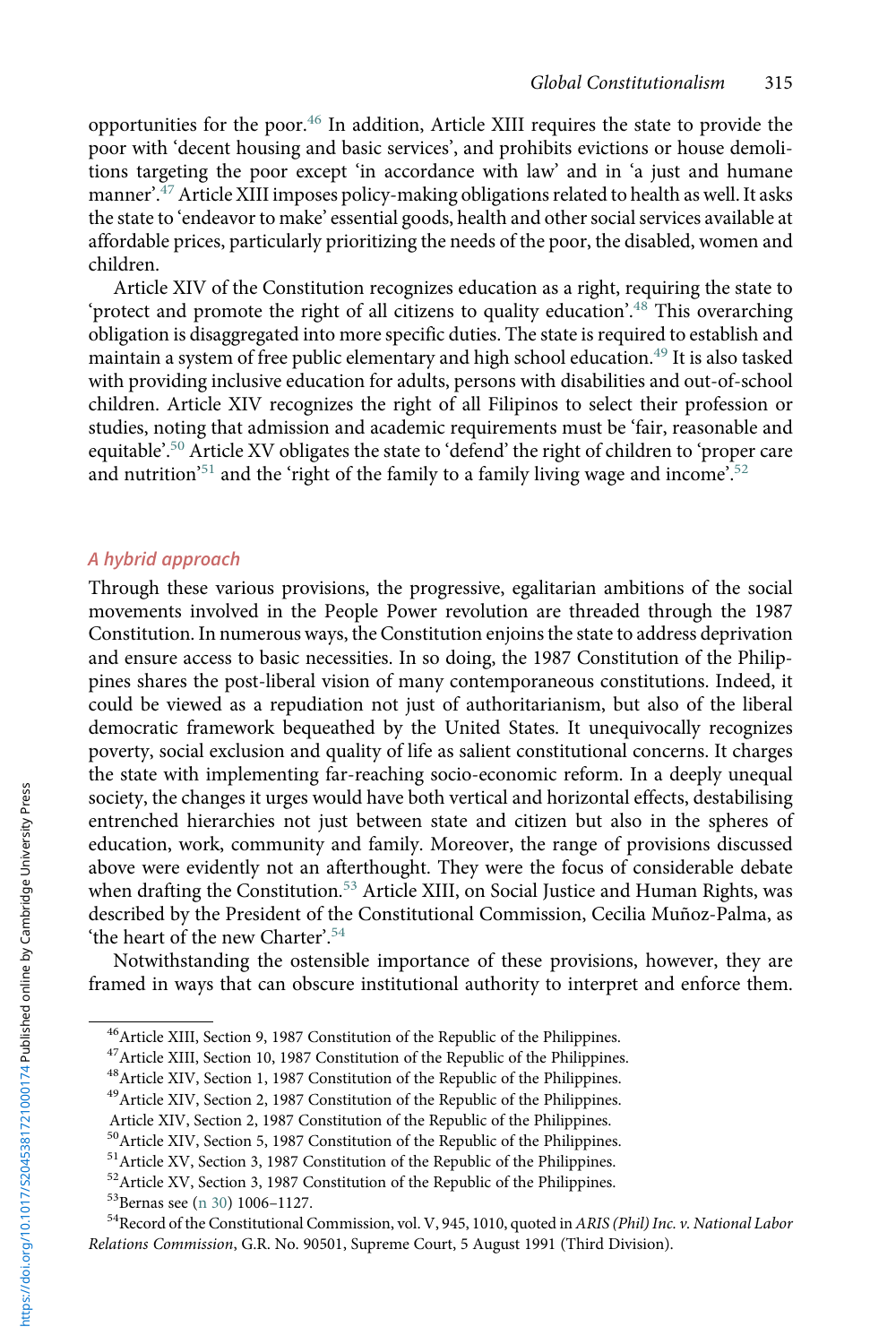<span id="page-9-0"></span>Unlike the constitutions of, for example, South Africa<sup>55</sup> or Indonesia,<sup>56</sup> the 1987 Constitution does not clearly recognize social and economic rights as fundamental, individual, judicially enforceable entitlements. Indeed, the Bill of Rights in Article III of the Constitution includes only civil and political rights. This exclusion mirrors mid-twentieth century constitutions, such as the constitutions of India<sup>57</sup> and Sri Lanka,<sup>58</sup> which recognize only civil and political rights as fundamental rights, and address social and economic welfare through non-justiciable 'directive principles of state policy'. Directive principles principally address the political branches of the state. Whether expressly, as in the Indian constitution,<sup>59</sup> or impliedly, these directives are meant to be construed and implemented by the legislature and the executive rather than by the judiciary.<sup>60</sup> By corollary, directive principles do not, on the face of it, recognize or create enforceable constitutional rights for individuals. The state is responsible for advancing the goals in the directive principles. These principles might even be a means through which it seeks to fulfil its responsibilities to protect economic and social rights under international law. But under domestic constitutional law, it is not a duty-holder in an individuated sense in relation to these principles as it would be in relation to a civil or political right. Broadly speaking, directive principles related to social welfare are more likely to be a feature of mid-century post-colonial common-law constitutions, while expressly recognized social and economic rights are more prevalent in late-twentieth century post-authoritarian constitutions.<sup>61</sup>

The exclusion of social justice provisions from the Bill of Rights suggests that the 1987 Constitution does not recognize basic social and economic necessities as individual rights. Yet the 1987 Constitution does not neatly relegate social and economic necessities to the category of open-ended, non-justiciable policy goals. While some are framed as nonbinding policy priorities, others – including access to healthcare, education and a balanced and healthful ecology – are framed as rights. Thus, the 1987 Constitution falls between two constitutional models. It partially follows an older, post-colonial model that demarcated provisions on socio-economic equity and development as directive principles of state policy, but it also echoes newer post-authoritarian texts that recognize social and economic rights as justiciable individual rights.

This hybrid approach seems to combine attributes of both models. It incorporates some economic and social necessities as individual rights. Violations of these rights could potentially be challenged in court, and the judiciary would have a legitimate role in elucidating and enforcing these rights. It also allows the constitutional inclusion of complex social justice goals that cannot viably be distilled into individual rights, but can constructively guide governments, legislatures, other public bodies and civil society.

<sup>&</sup>lt;sup>55</sup>Constitution of the Republic of South Africa, 1996, Chapter II, Arts 7–39.<br><sup>56</sup>Undang-Undang Dasar Negara Republik Indonesia Tahun, 1945 (Constitution of the Republic of Indonesia, 1945), Chapter XA, Arts 28–28I, Art 29, Art 31, Art 34.<br><sup>57</sup>The Constitution of India, 1950, Part III (Fundamental Rights) Arts 14–34 and Part IV (Directive

Principles of State Policy) Arts 36–51.<br><sup>58</sup>The Constitution of the Democratic Republic of Sri Lanka, Chapter III (Fundamental Rights) Arts 10–17

and Part VI (Directive Principles of State Policy) Arts 27–29.<br><sup>59</sup>Article 37 of the Constitution of India specifies that directive principles 'shall not be enforceable by any

court, but the principles therein laid down are nevertheless fundamental in the governance of the country'. See also Article 29 of the Constitution of Sri Lanka.<br><sup>60</sup>LK Weis, 'Constitutional Directive Principles' (2017) 37(4) Oxford Journal of Legal Studies 916, 920.<br><sup>61</sup>See ([n 10](#page-3-0)). See also C Jung, R Hirschl and E Rosevear, 'Ec

Constitutions' (2014) 62 American Journal of Comparative Law 1043, 1050–51.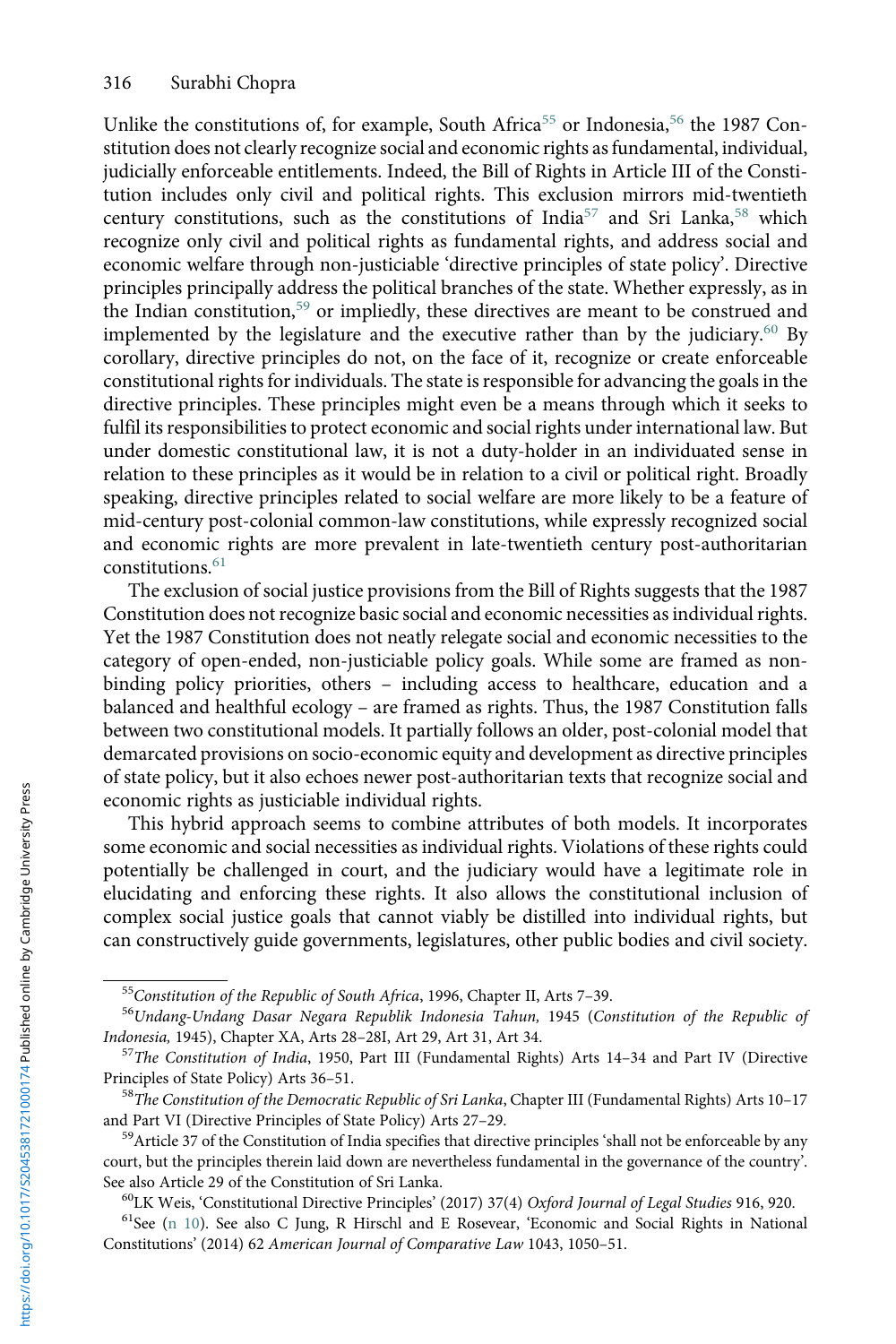Indeed, Constitutional Commission records suggest that this combination of both social and economic rights and policy goals is what some of the drafters had envisioned.<sup>62</sup> Finally, a hybrid approach might permit the simultaneous recognition of an individual right to a social or economic necessity, as well as a non-justiciable policy goal related to that same good or service.

These varied possibilities create interpretive challenges. This includes parsing which, if any, social justice provisions create justiciable rights. Further, even if a provision is construed as giving rise to a judicially enforceable right, should that right be treated on par with the civil and political rights included in the Bill of Rights or as subsidiary by virtue of being excluded from the Bill of Rights? If, in light of the structure of the Constitution, a social and economic right is regarded as less important than a right within the Bill of Rights, what might this hierarchy imply for judicial engagement with that right? It could imply that the judiciary should prioritise protection of a civil or political right where such a right is potentially in conflict with a social or economic right. It might imply that any social or economic right should be interpreted as placing only very modest obligations on the state. Alternatively or additionally, it might imply a deferential standard of review. It might also imply that any judicially imposed remedies should leave considerable discretion to the relevant public authorities.

Contrarily, it could be argued that the transformative social justice agenda of the 1987 Constitution as a whole supports bold and assertive judicial intervention in relation to social and economic rights. This might mean greater readiness to interpret a social justice provision as giving rise to an enforceable social or economic right, construing the state's duties in relation to that right more expansively, adopting an ordinary rather than deferential standard of review or imposing exacting rather than open-ended remedies in response to a rights violation. By way of comparison, apex courts in some jurisdictions have used strands of an ambiguous text to support projects of socio-economic justice. In India,for example, the Supreme Court hasfamously drawn upon constitutional directive principles to read into the fundamental right to life various economic and social rights.63 Hailbronner argues that the German Constitutional Court developed a transformative constitutional jurisprudence by interpreted the social welfare obligation in the post-war German Constitution to develop positive rights and duties with socio-economic dimensions.<sup>64</sup>

Underlying these interpretive possibilities is a deeper dilemma. Given the hybrid nature of the constitutional text, which institution/s are the most legitimate authors and arbiters of constitutional norms related to social justice? Absent express textual instruction on the justiciability of specific social justice provisions, the 1987 Constitution leaves considerable room for institutional manoeuvring and negotiation. Below, I look at how the Supreme Court of the Philippines approached these provisions – freighted as they are with ambition, ambiguity and rich interpretive potential – in the years after the People Power revolution.

## V. Interpreting the 'heart of the charter'

In this section, I look at the Philippine Supreme Court's responses to early cases that raised questions of social and economic rights or welfare under the 1987 Constitution. I

<sup>&</sup>lt;sup>62</sup>Desierto ([n 23\)](#page-5-0) 139, nn 93–94.<br><sup>63</sup>Forster and Jivan ([n 3](#page-1-0)); Chopra [\(n 3\)](#page-1-0); Abeyratne (n 3). <sup>64</sup>See [\(n 10](#page-3-0)).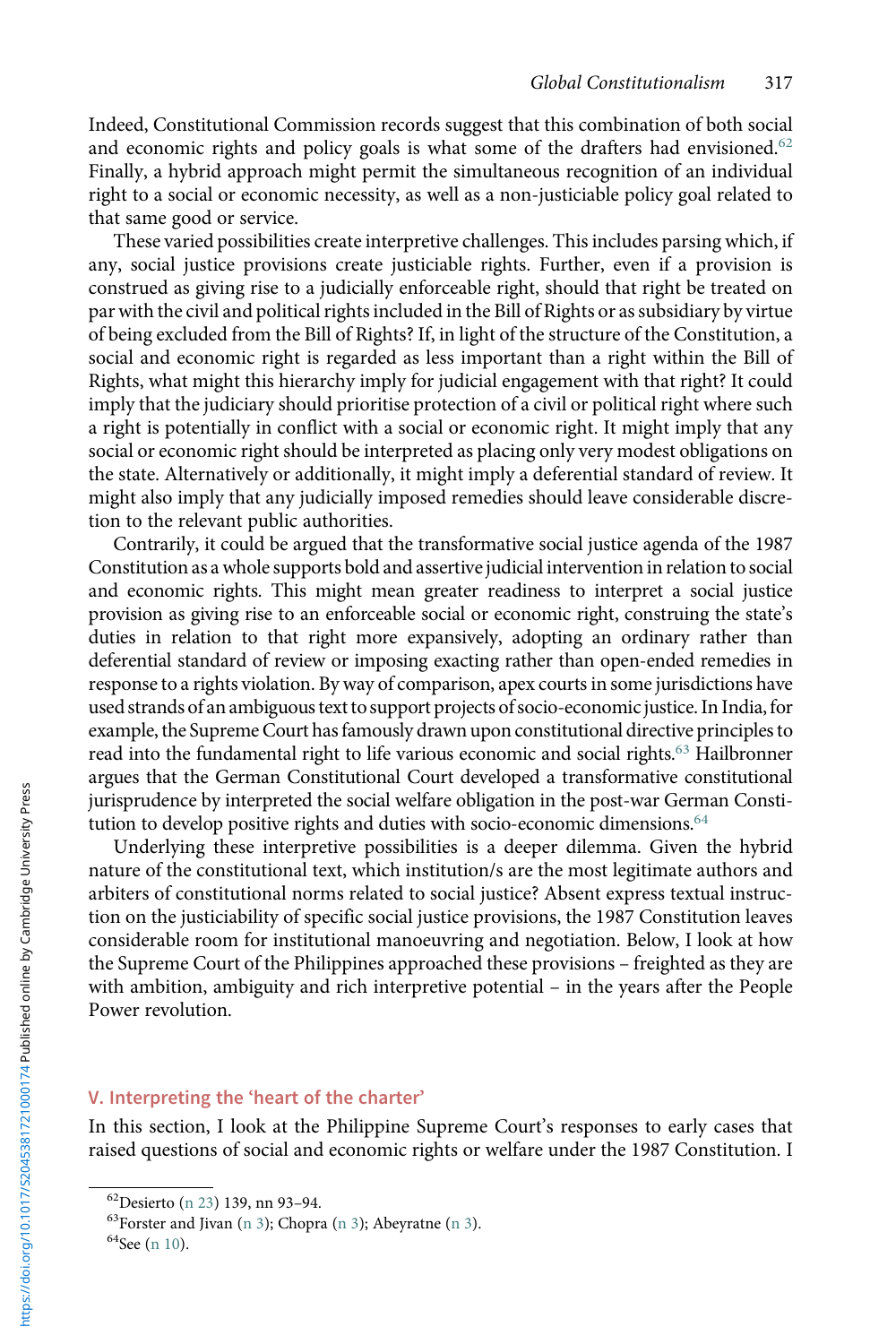<span id="page-11-0"></span>focus on the first fifteen years after the Constitution came into force, and examine how the court responded to the new constitution's transformative aspirations, as well as its textual ambiguities. This stretch of time includes the initial post-transitional period when institutional relationships and norms were relatively open and fluid.<sup>65</sup> Judicial decisions during these early years of the new constitutional order would have considerable potential to break ground and shape not just future jurisprudence but also the role and standing of the judiciary.<sup>66</sup> But this length of time also extends beyond the initial critical juncture. Examining decisions made when the constitutional order had bedded down allows us to discern any emerging norms or equilibrium on social justice. I analyse five cases that engage five different social justice provisions. These judgments are discussed in chronological order in order to trace how the court's approach to constitutional provisions on social justice evolved.

An early post-transition decision in 1989 concerned one of the most fraught political issues in the Philippines: land reform. Redistributing ownership of agricultural land was a crucial goal for many groups involved in the democracy movement. Soon after coming to power, the Aquino government passed the Comprehensive Agrarian Reform Law,<sup>67</sup> as well as executive orders to operationalise acquisition of private agricultural land. This endeavour affected the wealthiest, most politically powerful sections of Filipino society. Not surprisingly, several petitions challenging these enactments were initiated, and eventually clubbed together in Association of Small Landowners in the Philippines v Secretary of Agrarian Reform.<sup>68</sup>

The petitioners argued that the land acquisition framework violated constitutional norms on the separation of powers, due process, the acquisition of private property and equal treatment before the law. They disputed, inter alia, whether the government had established the need to exercise its powers of eminent domain. They further argued that only public lands should be redistributed, but if private lands were to be appropriated then the appropriation of agricultural land alone was discriminatory to landowners. The owners of sugar, coconut and rice plantations further contended that their particular agricultural niches were free of exploitative tenancy arrangements and should therefore be exempt from appropriation.

The petitioners were on particularly firm ground on the question of compensation. They challenged legal provisions permitting non-cash compensation in the form of various financial instruments, such as government bonds. Precedent was on their side. A number of Philippine and US judgments established that 'just compensation' for appropriated property implied 'real, substantial and ample' compensation in cash, paid in full on acquisition.<sup>69</sup>

The Supreme Court was not persuaded by any of these arguments. Submissions claiming discrimination got very short shrift. The court stated that the difference between

<sup>65</sup>I Deinla, 'Public Support and Judicial Empowerment of the Philippine Supreme Court' (2014) 36 (1) Contemporary Southeast Asia 128, 129.<br><sup>66</sup>T Roux, *The Politico-legal Dynamics of Judicial Review: A Comparative Analysis* (Cambridge University

Press, Cambridge, 2018) 31.<br><sup>67</sup>Comprehensive Agrarian Reform Law, Republic Act No. 6657. Official Gazette of the Republic of the<br>*Philippines*, <https://www.officialgazette.gov.ph/1988/06/10/republic-act-no-6657>.

 $^{68}$ Association of Small Landowners in the Philippines v Secretary of Agrarian Reform, G.R. No. 78742, Supreme Court, 14 July 1989 (en banc), <[http://sc.judiciary.gov.ph>](http://sc.judiciary.gov.ph). Hereinafter, 'Association of Small Landowners'.<br><sup>69</sup>See, for example, J.M. Tuazon Co v Land Tenure Administration 31 SCRA 413.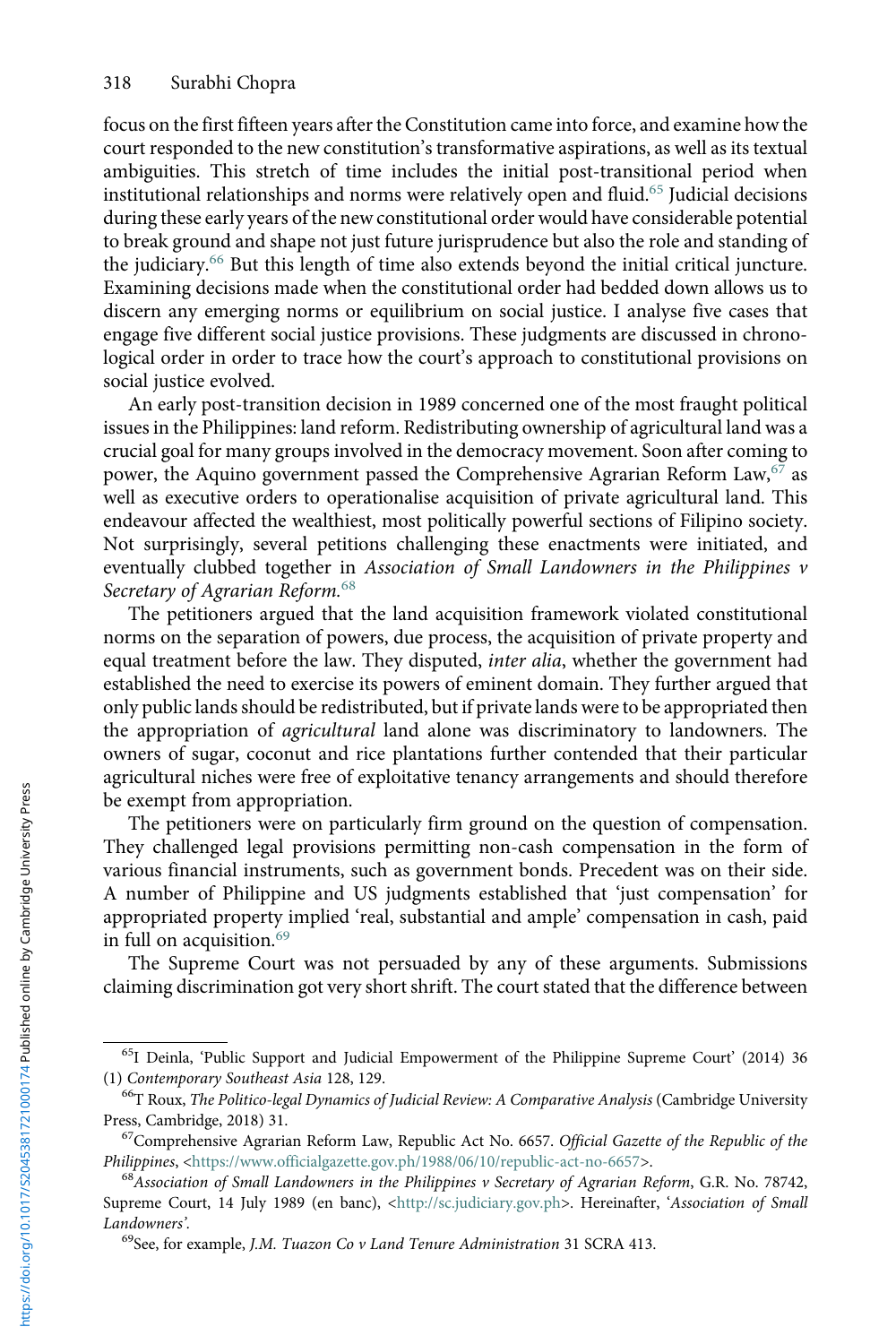large agrarian landowners and owners of other types of land was so stark that appropriating land only from the former needed no further justification, particularly in light of the mandate for land reform under Article XIII of the Constitution. It dismissed as lacking evidence the arguments that particular plantation industries should be exempt from land acquisition.

It affirmed that the challenged measures met both requirements for exercising the state's power of eminent domain: acquiring land for a public purpose and giving the landowner just compensation. Article XIII of the Constitution, which required the state to work towards more equitable distribution of 'all agricultural lands' meant that acquisition of private land for the purpose of redistribution to tenant farmers was indisputably a public purpose. Questions of just compensation and due process were more complicated. The Supreme Court departed from well-established precedent, and held that the manner in which land was to be acquired and compensated for under the challenged measures was fair. Acknowledging the divergence from longstanding standards of full payment in cash, the Court reasoned that more varied arrangements were constitutional in the context of a massive, costly, nationally significant land reform programme. It described the government's land acquisition project as 'a revolutionary kind of expropriation', intended to benefit 'not only … a particular community or of a small segment of the population but … the entire Filipino nation, … from the impoverished farmer to the land-glutted owner'.

The court opined that when the framers of the Constitution constitutionalised the pursuit of land reform on a scale that the state could not compensate monetarily, they tacitly permitted other modes of compensating landowners. Thus, the court upheld partial payment in non-cash financial instruments, noting that the law required that compensation packages be tailored to landowners' wherewithal, with small landowners receiving a larger proportion of cash compensation and larger landowners receiving a bigger balance through other financial instruments. Importantly, a landowner could contest the decision to appropriate their land before an administrative body, whose determination in turn could be judicially reviewed. Taking these factors into account, the court held that due process requirements were satisfied.

It is evident in this judgment that the Supreme Court viewed the government's land reform programme as an emancipatory endeavour, fundamental to the new constitutional order. It observed that it was 'as acutely anxious as the rest of our people to see the goal of agrarian reform achieved at last after the frustrations and deprivations of our peasant masses during all these disappointing decades' and described its decision as clearing the way for 'true freedom of the farmer … At last his servitude will be ended forever.'

In contrast to this landmark decision, where the constitutional directive for land reform is considered to be crucial, social justice provisions were treated as rather peripheral in some other early decisions. In Del Rosario v Bengzon,<sup>70</sup> for instance, the Philippine Medical Association, the national organization of medical practitioners, challenged the newly legislated Generics Act that required doctors to include on all prescription not just the brand name of any medicine prescribed but its generic name as well. Infractions of this requirement were criminalized in the form of fines. The petitioners argued, inter alia, that the fines laid down in the Act violated the injunction against

 $70$ Del Rosario v Bengzon, G.R. No. 88265, Supreme Court, 21 December 1989 (en banc), [<http://](http://sc.judiciary.gov.ph/) [sc.judiciary.gov.ph](http://sc.judiciary.gov.ph/)>. Hereinafter 'Del Rosario'.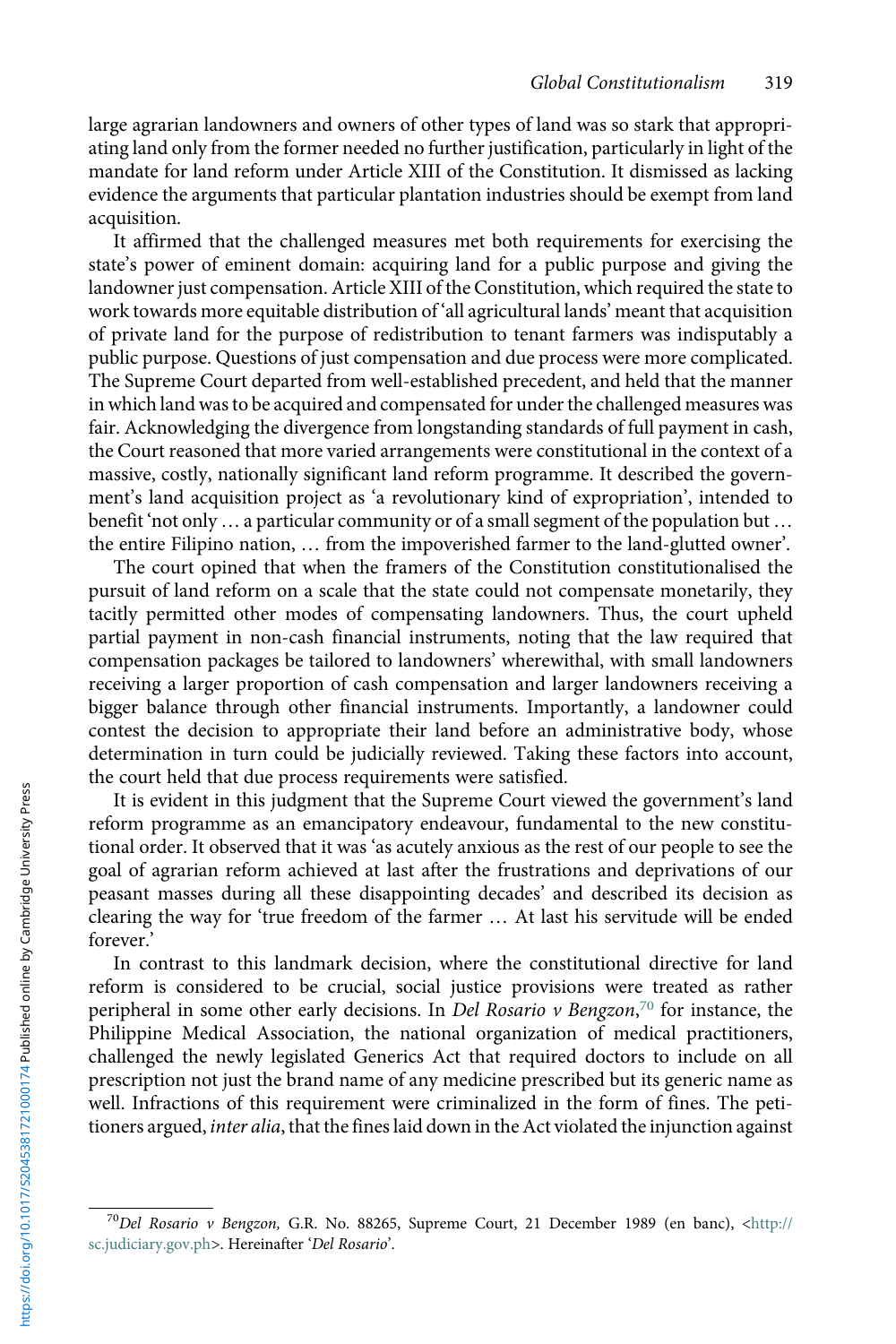excessive fines and cruel, degrading or inhuman punishment under the constitutional Bill of Rights.<sup>71</sup>

In response, the government argued that the Generics Act furthered the state's constitutional duty to 'protect and promote the right to health of the people' and 'make essential goods, health and other social services available to all the people at an affordable cost'. <sup>72</sup> Because physicians would have to prescribe drugs based on therapeutic ingredients rather than brands, patients would be able to buy cheaper alternatives to the particular brand of medicine prescribed. The Supreme Court was persuaded by the government's submissions and declared without much ado that the requirements and fines imposed by the Generics Act were compatible with the fundamental right to freedom from excessive fines and cruel, degrading or inhuman punishment.

Because of the state's constitutional duties to protect the right to health and foster access to affordable healthcare, the government's position in Del Rosario was very strong. By contrast, the petitioners' position was somewhat dubious. The Generics Act disrupted the financial incentives that physicians often receive from pharmaceutical companies for favouring particular products. Robust evidence that the fundamental rights highlighted were genuinely under threat would have been required to allay the suspicion that the case was simply an attempt to stave off financial loss, couched in constitutional terms.

In both Association of Small Landowners and Del Rosario, the state's constitutional social justice duties were treated by the Supreme Court as strengthening the presumption of constitutionality when welfare laws and regulations were challenged. But on occasion these duties have also weighed against public bodies or private institutions performing public functions. In Ariel Non v Judge Danes,<sup>73</sup> Mabini College, a private institution, refused to allow twelve students who had participated in campus protests to re-enrol in their courses of study after their first semester. The students challenged their de facto expulsion. In so doing, they also challenged a recent Supreme Court decision in another case where students had been expelled from their colleges for participating in mass assemblies, Sophia Alcuaz v Philippine School of Business Administration.<sup>74</sup> In Alcuaz, a majority of the court held that a college student is considered enrolled only for one semester and can be refused readmission after the semester is over, as the contract between the student and the school is deemed terminated and the school cannot be compelled to enter into a new contract. The majority in Alcuaz emphasized that the school's freedom of contract and academic freedom prevailed over the right to freedom of assembly.

Despite Alcuaz, the students in Ariel Non prevailed against Mabini College at trial. The trial judge held that the college had denied students their constitutional right to education by refusing to re-enrol them for exercising their rights to free speech and peaceable assembly. The trial judge reasoned that restrictions on civil and political rights on campus could not operate in ways that deprived students of the right to education. On appeal before the Supreme Court, the right to education was not foregrounded to the same degree. But the court argued that the state's constitutional responsibility to ensure access to education and regulate educational institutions marked the student–school contract as

 $71$ Article III, Section 19(1), 1987 Constitution of the Republic of the Philippines.

<sup>72</sup>Article II, Section 15, and Article XIII, Section 11, 1987 Constitution of the Republic of the Philippines.

<sup>73</sup>Ariel Non v Judge Danes, G.R. No. 89317, Supreme Court, 20 May 1990 (en banc), available at < [http://](http://sc.judiciary.gov.ph/) [sc.judiciary.gov.ph>](http://sc.judiciary.gov.ph/). Hereinafter 'Ariel Non'.<br><sup>74</sup>Sophia Alcuaz v Philippine School of Business Administration, G.R. No. 76353, Supreme Court, 2 May

<sup>1988, (</sup>Second Division), available at <[http://sc.judiciary.gov.ph>](http://sc.judiciary.gov.ph).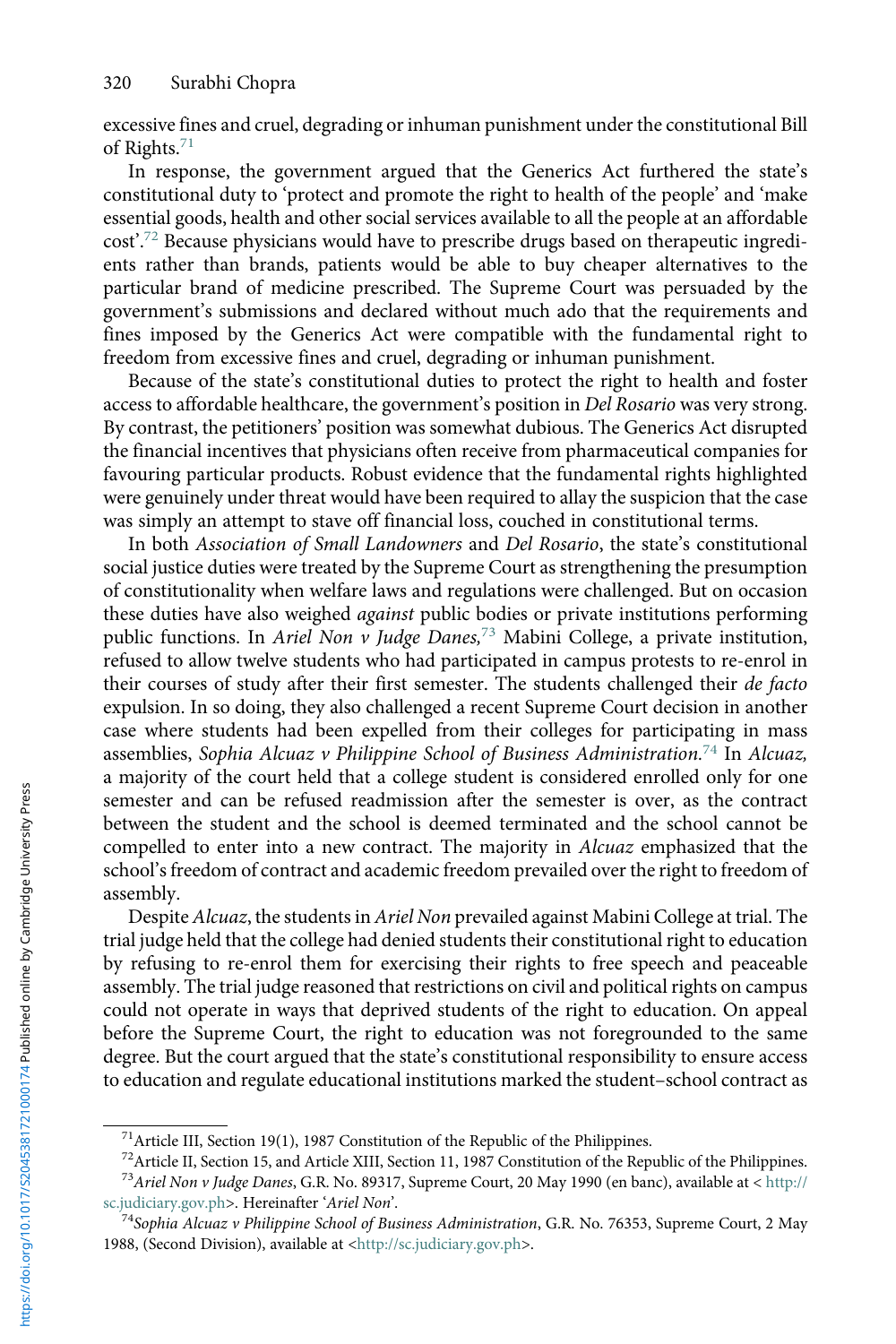a special one, 'imbued with public purpose'. This meant that freedom of contract had to be moderated in the educational context and could not be used to discriminate against students who exercised their rights to speech and assembly. Thus, the Supreme Court deployed the Constitution's emphasis on access to education to overturn a decision made just two years previously.

Similarly, a few years later in 1993, the Supreme Court overruled a past decision that had upheld the right of schools to expel students who were Jehovah's Witnesses for refusing to sing the national anthem and salute the flag, in accordance with their religious beliefs.<sup>75</sup> In Ebralinag v The Division Superintendent of Schools of Cebu, the Supreme Court found that expulsion was not tenable under the new constitutional order, violating not just the right to free expression of religion but also the students' right 'as Philippine citizens, under the 1987 Constitution, to receive free education'. 76

It is worth noting that the number of cases alleging violations of economic and social rights was fairly limited in the late 1980s and 1990s. One inhibiting factor was confusion over whether social justice provisions in the 1987 Constitution were 'self-executing' – that is, whether they could be relied upon directly by individuals in the same way as fundamental rights in the Bill of Rights. Expert opinion, as well as the Supreme Court's deep tradition of deference, suggested that they could not.<sup>77</sup> In 1993, the decision in Minors Oposa v Factoran<sup>78</sup> reached a different conclusion.

In Oposa, a number of children sued the Department of Environment and Natural Resources not just their own behalf but on behalf of 'future generations of children', to protect their constitutional right to a healthful ecology. They argued that the timber industry was doing such extreme environmental damage in the Philippines that all existing timber licences should be cancelled and no new ones issued. They argued further that government policy and practice on timber licensing was severely violating Philippine children's right to a healthful ecology, including the right of future generations, who were being deprived of an invaluable natural resource. At trial, the civil court dismissed the petition, saying, inter alia, that it raised a political question in which the court should not intervene.

Before the Supreme Court, the government argued that the petitioners' 'vague and nebulous' allegations could not constitute a cause of action or establish any standing. It reiterated that environmental policy matters involved 'political questions' that lay beyond the remit of the judiciary. A majority of the Supreme Court disagreed. The majority held that the petitioners' right to a balanced and healthful ecology was 'as clear' as the duty of the Department of Environment and Natural Resources to protect this right. Further, this particular right involved a responsibility to future generations, and 'the minors' assertion of their right to a sound environment constitutes, at the same time, the performance of their obligation to ensure the protection of that right for the generations to come'. The court asserted its jurisdiction over conflicts between government policy and constitutional rights. It emphasized, as it had done in previous decisions, that after the 1987 Constitution came into force, the 'political question' doctrine was no longer the

<sup>&</sup>lt;sup>75</sup>Gerona v Secretary of Education, G.R. No. L-13954 Supreme Court, 12 August 1959 (en banc).<br><sup>76</sup>Ebralinag v The Division Superintendent of Schools of Cebu, G.R. No. 95770 Supreme Court, 1 March<br>1993 (en banc), which ov

<sup>&</sup>lt;sup>77</sup> Bernas ([n 30](#page-6-0)) 1006; M Defensor Santiago, Constitutional Law Annotated (Rex Publishing, Manila, 2015)

<sup>20.&</sup>lt;br><sup>78</sup>Minors Oposa v Hon. Fulgencio S. Factoran, G.R. No. 101083, Supreme Court July 30, 1993 (en banc), <[http://sc.judiciary.gov.ph>](http://sc.judiciary.gov.ph/). Hereinafter, 'Oposa'.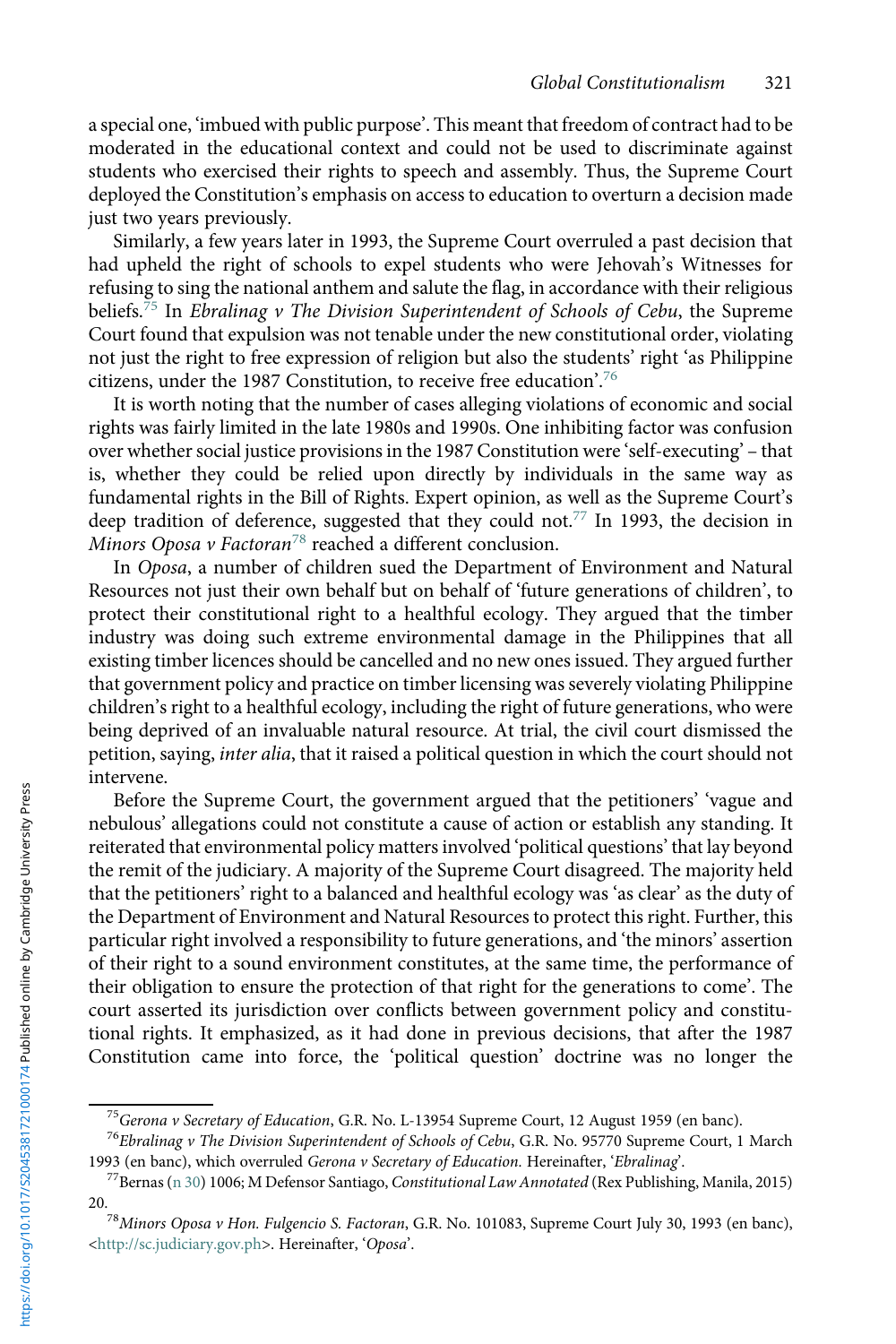'impenetrable shield that protects executive and legislative actions from judicial inquiry or review' that it had once been. With all these factors in mind, the majority in Oposa held that the petitioners had standing and a cause of action, but because they were seeking the cancellation of timber licences, licensees needed to be impleaded as parties to the proceedings. The case was remitted back to the trial court, where it died a quiet death because the petitioners did not pursue it further.

Oposa is a curious decision. As Gatmaytan notes, the decision was celebrated internationally as a landmark in environmental rights jurisprudence, but had little domestic impact in that regard.<sup>79</sup> Indeed, the petitioners' failure to follow their Supreme Court victory with further litigation suggests the case was largely symbolic, intended to spotlight the right to a healthful ecology and the harm generated by the timber industry. But from a constitutional perspective, Oposa is significant. In it, the Supreme Court reinforced the diminution of the political question doctrine under the new constitutional order. Additionally, it recognized the right to a balanced and healthful ecology as self-executing. It affirmed that individuals could seek to enforce this right directly, without the scaffolding of implementing legislation. In so doing, the court countered widespread expert opinion that social justice provisions in the constitution did not create justiciable rights, and its own past prevarication on this issue. It laid a foundation not just for further litigation on the right to a balanced and healthful ecology, but on the full range of social and economic rights in the Constitution.

The expansiveness of Oposa contrasts with the conservatism of People and Farmers Cooperative Marketing Association (FACOMA) v Judge Leachon,<sup>80</sup> decided a few years later. Two criminal cases against squatters were dismissed at trial because the trial judge found the Marcos-era Presidential Decree that criminalized squatting<sup>81</sup> incompatible with the 1987 Constitution's provisions on urban housing. Article XIII of the Constitution prohibits eviction of 'poor dwellers' as well as demolition of their homes, 'except in accordance with law and in a just and humane manner'. <sup>82</sup> Specifically, the judge held that the evictions in the cases before him and the associated criminal convictions would not be 'just and humane' because the government had not attempted to consult the evicted people or to resettle them.

By the time the appeal against Leachon J's decision reached the Supreme Court, it had been overtaken by events. The anti-squatting Presidential Decree had been repealed in the meantime, with the requirement that any pending cases be dismissed.<sup>83</sup> Accordingly, the Supreme Court dismissed the appeal. But it also took the opportunity to disagree with the trial court. It clarified that due process under Article XIII of the Constitution implied notice, the right to be heard and official intervention without loss of life, injury or unnecessary loss or damage to property. But due process when evicting the poor or

 $^{79}$ D Gatmaytan, 'The Illusion of Intergenerational Equity: Oposa v. Factoran as Pyrrhic Victory' (2003) 15 (3) Georgetown International Environmental Law Review 457, 459–60.<br><sup>80</sup>People and Farmers Cooperative Marketing Association (FACOMA) v Judge Leachon G.R. No. 108725,

Supreme Court, 25 September 1998 (Third Division), [<http://sc.judiciary.gov.ph](http://sc.judiciary.gov.ph/)>. Hereinafter, 'FACOMA'. <sup>81</sup>Penalizing Squatting and other Similar Acts, Presidential Decree No. 772, 20 August 1975. Official

Gazette of the Republic of the Philippines, <https://www.officialgazette.gov.ph/1975/08/20/presidential-decree-no-772-s-1975>.

<sup>&</sup>lt;sup>82</sup> Article XIII, Section 9, 1987 Constitution of the Republic of the Philippines.

<sup>83</sup> Republic Act No. 8368, An Act Repealing Presidential Decree No. 772, entitled Penalizing Squatting and Other Similar Acts, 27 October 1997, LawPhil.Net, [<https://lawphil.net/statutes/repacts/ra1997/ra\\_8368\\_](https://lawphil.net/statutes/repacts/ra1997/ra_8368_1997.html) [1997.html>](https://lawphil.net/statutes/repacts/ra1997/ra_8368_1997.html).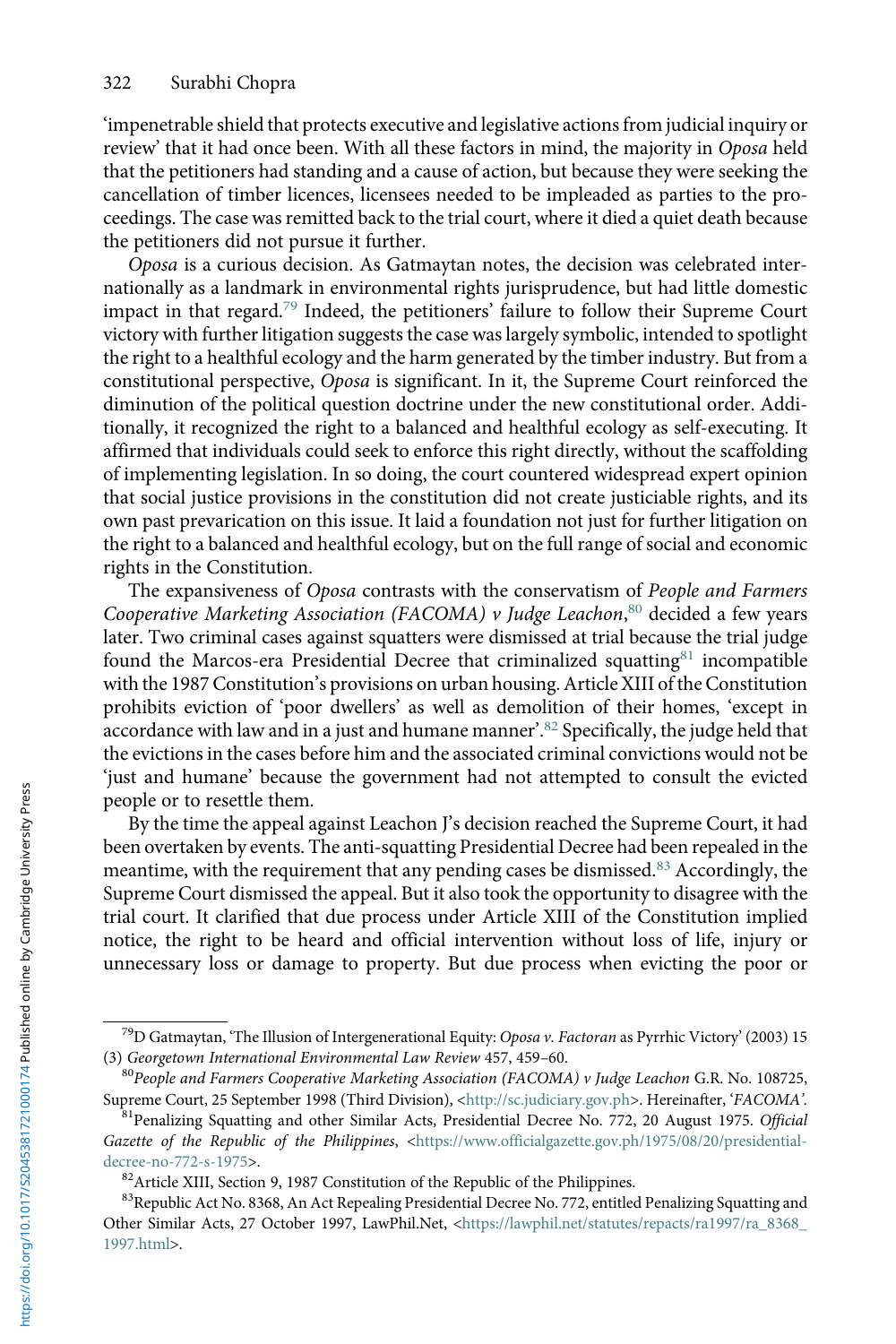<span id="page-16-0"></span>demolishing their homes did not require the municipal authorities to consult the people affected or to develop a resettlement plan.

This case is a rare instance where the Supreme Court elucidated the content of one of the social justice provisions of the Constitution rather than simply mentioning the provision. Given that the provision in question aims expressly to protect access to housing for the poor, the Supreme Court interprets it narrowly. At trial, Leachon J construed this provision as imposing a positive duty on the state. The Supreme Court limited it instead to established procedural constraints, rather than duties to counteract the deprivations that might result from eviction and demolition.

## VI. Evaluation

In this section, I evaluate the Philippine Supreme Court's early social justice jurisprudence. The cases discussed above span three presidencies and a rapidly evolving sociopolitical context.<sup>84</sup> These years saw the old political elite substantially regain its hold on electoral politics, alongside (and despite) the flourishing of an engaged, vibrant civil society.<sup>85</sup> Some scholars note that this was also a period of judicial consolidation, when the Supreme Court re-established its institutional salience and legitimacy.<sup>86</sup> By the turn of the twenty-first century, the new constitutional order was well established; we can presume, at a minimum, increasing judicial familiarity with the transformative aspirations of the 1987 Constitution.

Below I argue that, notwithstanding deepening strength and expertise, the Supreme Court's engagement with constitutional social justice provisions during this period was modest and perfunctory. I then reflect on why this might be so.

Despite the ambiguity about whether social justice provisions in the 1987 Constitution were judicially enforceable, the Philippine Supreme Court did not shy away from them. In Association of Small Landowners, it declared that the cases at hand 'categorically raise constitutional questions that this Court must categorically resolve'. In Oposa, the government's argument that the environmental fallout of timber licences is a political question was firmly rebuffed. By recognizing the right to a healthful ecology as selfexecuting and justiciable, the Supreme Court laid the groundwork for future public interest litigation.

In some cases, social justice provisions served as a crucial lever for departing from precedent. In Association of Small Landowners, the constitutional mandate for agrarian reform prompted the Supreme Court to bend the long-standing rule that the government compensate landowners fully when appropriating their land. Constitutional provisions on access to education were influential in Ariel Non and Ebralinag, when the court went against its decisions in past cases that had raised very similar questions. Both cases could have been approached more narrowly, as a contest between the right to freedom of assembly (in Ariel Non) or freedom of religion (in Ebralinag) on the one hand, and institutional freedom of contract and academic freedom on the other. But the court

<sup>&</sup>lt;sup>84</sup>CH Landé, 'The Return of "People Power" in the Philippines' (2001) 12(2) Journal of Democracy 88; S Coronel, 'Protesting Too Much: Ramos' Democratic Credentials Dented' (1994) 157(24) Far Eastern Economic Review nd, np; B Reid, 'The Philippine Democratic Uprising and the Contradictions of Neolib-eralism: Edsa II' (2001) 22(5) Third World Quarterly 777; Putzel [\(n 13](#page-3-0)).<br><sup>85</sup>PN Abinales, 'Coalition Politics in the Philippines' (2001) 100 Current History 154, 155–56; Eaton ([n 23\)](#page-5-0).<br><sup>86</sup>SL Haynie and TL Dumas, 'The Phil

Asian Journal of Comparative Law 173, 179–80.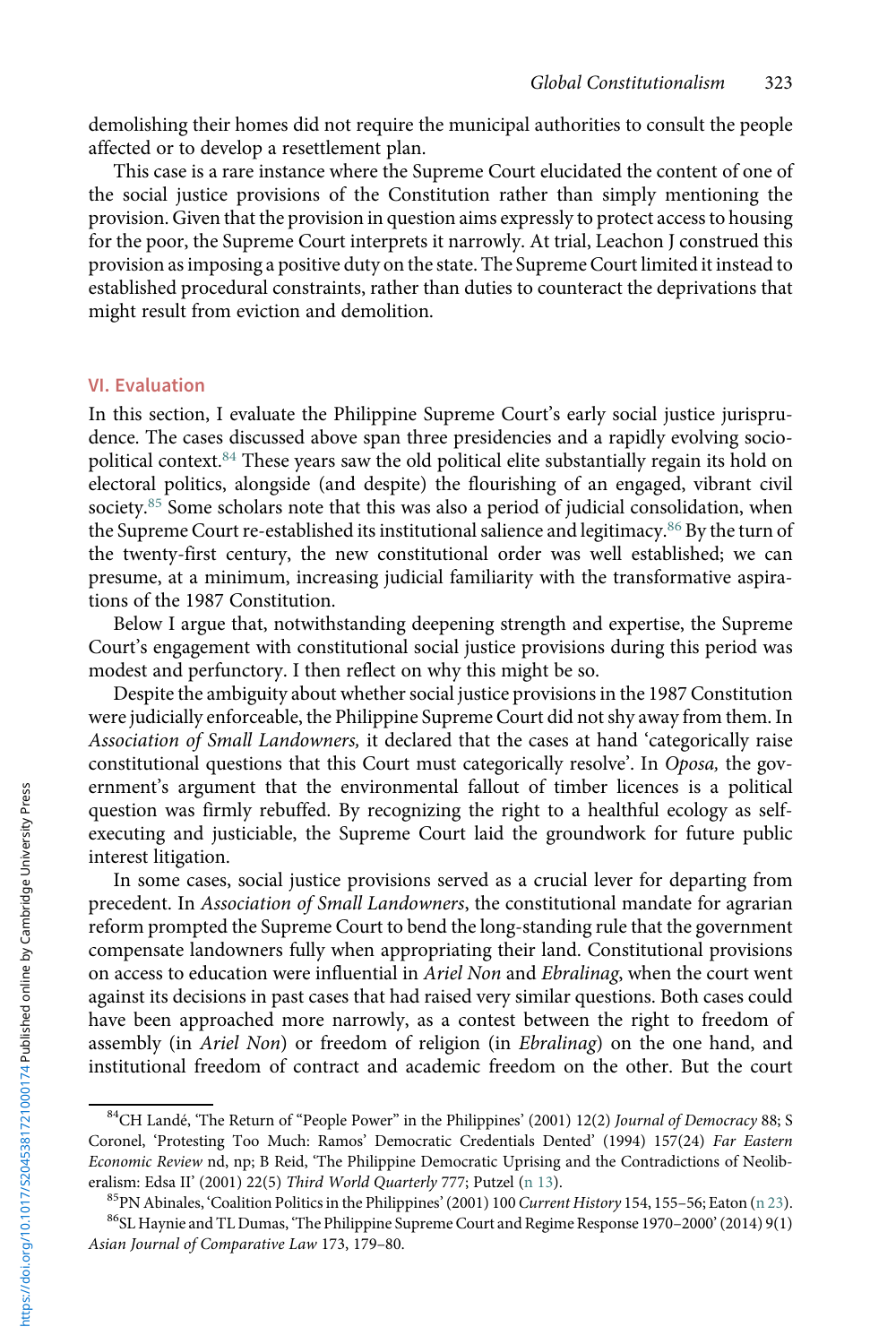<span id="page-17-0"></span>heeded the Constitution's strong emphasis on access to education (which is framed as a right) in deciding both cases in favour of the petitioners.

Thus the Supreme Court resorted easily to social justice provisions. But its treatment of these provisions remains limited and quite superficial throughout the period examined in Section V. It skated over the surface of social justice provisions rather than elucidating norms that might further the transformative aims of the 1987 Constitution. For example, while the court referred to constitutional provisions on education in Ariel Non and Ebralinag and health in Del Rosario, it did not clarify whether these provisions imposed binding or justiciable obligations on the government. Oposa was unusual in this regard, but the sweeping, quixotic nature of the Oposa petition limits its potential as an exemplar. The Supreme Court's similarly sweeping, insufficiently reasoned assertion of justiciability renders the Oposa decision a somewhat eccentric outlier from the early years.<sup>87</sup>

Further, the Supreme Court did not articulate principles or standards related to social justice provisions except in Judge Leachon. And here we see the Supreme Court interpreting constitutional provisions on evictions as imposing duties only of restraint rather than proactive protection of the right to housing. It did not engage with international standards or comparative jurisprudence on the right to housing. Instead, it reiterated due process standards developed in the context of civil and political rights, without considering the specific harm and vulnerability that the constitutional provisions on eviction were designed to address.

It is also worth noting that none of these early decisions impinged upon the government in any concrete way. The state prevailed in Association of Small Landowners, Del Rosario and Judge Leachon. A private college rather than a public body found its discretion to expel students restricted in Ariel Non. Even the government's surprising loss in Oposa only created the possibility of future litigation challenging timber licences.

What might explain this judicial modesty, given the 1987 Constitution's emphasis on tackling deprivation and securing basic necessities? First, it is important to acknowledge that social and economic rights place complex demands on the judiciary. When these rights are constitutionalised and rendered justiciable, they contain both promise and jeopardy. Proponents of constitutionalisation argue that a constitutional order suffers from an anemic conception of human dignity if it fails to recognize as entitlements these core goods and services that are essential for survival, safety and genuine autonomy.<sup>88</sup> Constitutionalisation opens government welfare measures to judicial scrutiny.<sup>89</sup> If public authorities fail to ensure access to basic necessities, individuals can potentially hold them accountable for their failure. Further, justiciable social and economic rights can help to challenge entrenched policy neglect.<sup>90</sup> Marginalized groups can use social and economic

 $87$ Feliciano J in his Separate Opinion in Oposa, emphasizes the practical and normative challenges opened up by the main judgment in the case.<br><sup>88</sup>F Michelman, 'Constitutionally Binding Social and Economic Rights as a Compelling Idea: Reciprocat-

ing Perturbations in Liberal and Democratic Constitutional Visions', in H Alviar García, KE Klare and LA Williams (eds), Social and Economic Rights in Theory and Practice: A Critical Assessment (Routledge, New York, 2015) 288–90.<br><sup>89</sup>C O'Cinneide, 'The Consitutionalization of Social and Economic Rights', in H Alviar García, KE Klare

and LA Williams (eds), Social and Economic Rights in Theory and Practice: A Critical Assessment (Routledge,

New York, 2015) 260.<br><sup>90</sup>LE White and J Perelman, 'Stones of Hope: Experience and Theory in African Economic and Social Rights Activism', in LE White and J Perelman (eds), Stones of Hope: How African Activists Reclaim Human Rights to Challenge Global Poverty (Stanford University Press, Stanford, CA, 2010) 154–60. See also R Dixon,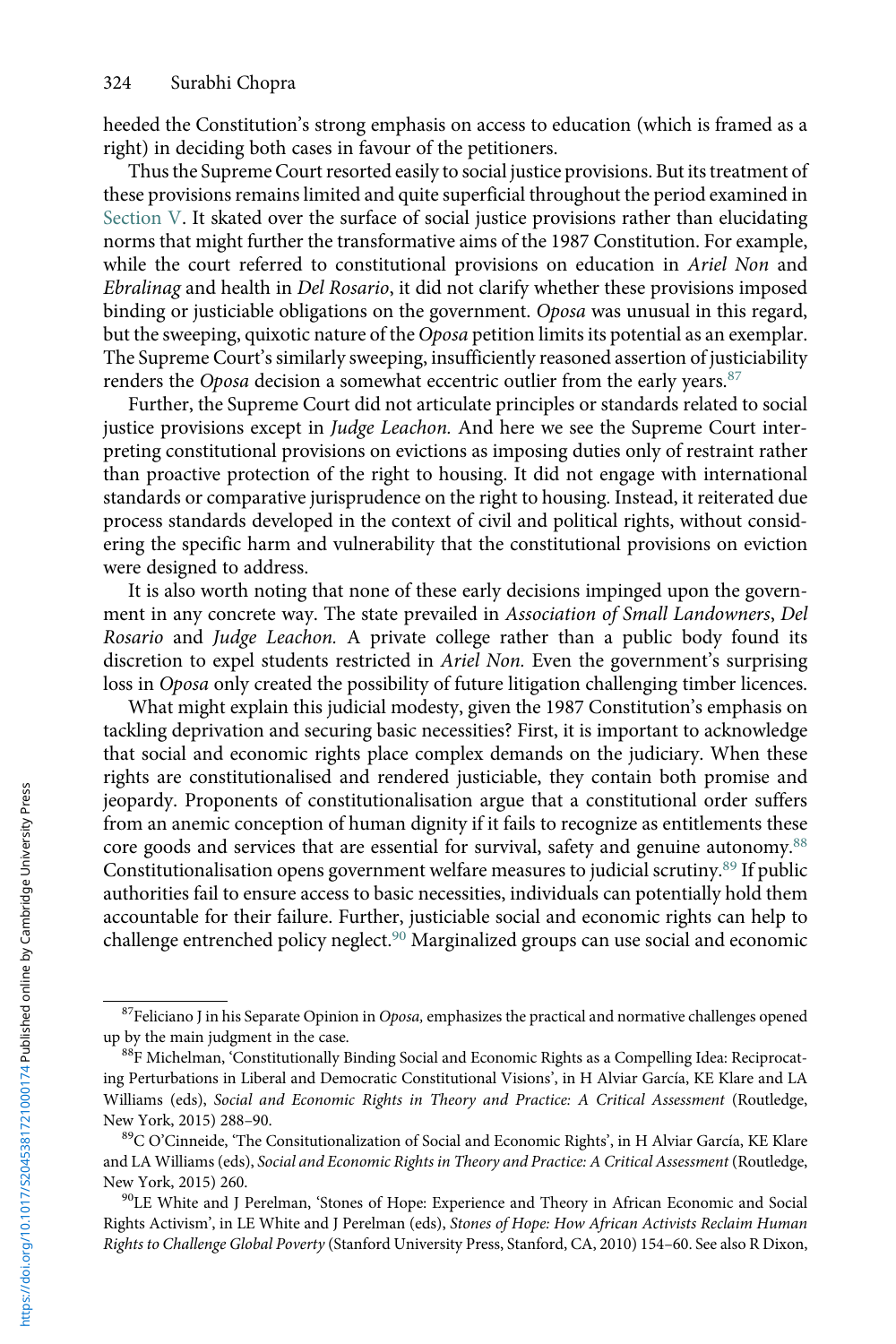<span id="page-18-0"></span>rights litigation to draw attention to deprivation that previously has been ignored by the state. Particularly in polities where governments are chronically derelict in implementing their welfare commitments or (as happened in the Philippines) ignore vulnerable sections of the population, justiciable social and economic rights can serve to deepen accountability.

At the same time, social and economic rights litigation draws judges into questions of distributive justice that traditionally have been the domain of the government and legislature. This phenomenon – a predictable outcome of transformative constitutional texts that recognize social and economic rights – has been described as the 'judicialization of politics'.<sup>91</sup> Rejecting the somewhat pejorative edge to this description, scholars such as Gargarella argue that judicial involvement in securing material wellbeing contributes to fairer and more deliberative democracy.<sup>92</sup> Whether one is sanguine or sceptical in this regard, there is considerable scholarship that highlights how judges engaging with social and economic rights confront multiple challenges.<sup>93</sup> Many scholars have noted regulatory complexity as a particular challenge of social and economic rights adjudication.<sup>94</sup> Courts adjudicating these cases grapple with the risk that their decisions might distort carefully negotiated policies and budgets in ways that cannot fully be anticipated from within the courtroom. Interpreting the content of social and economic rights or crafting remedies for their enforcement also poses difficulties. Judges must impose meaningful obligations on the state while also leaving ample room for political disagreement and negotiation.<sup>95</sup>

These various challenges are amplified in the Philippines by the ambiguities in the 1987 Constitution. As discussed in Section IV, the framing of social justice provisions leaves unclear which, if any, give rise to justiciable rights and duties. The cases examined in Section  $V$  suggest that textual silence encouraged judicial modesty. The Supreme Court did not eschew jurisdiction over social justice provisions, but it did not elaborate upon the status or import of these provisions either.

Among the cases discussed earlier, the court was jurisprudentially boldest in the landmark Association of Small Landowners decision. Perhaps it is no coincidence that this decision, which wholeheartedly embraces the constitutional call for land reform, is also politically safe. The Supreme Court upheld the Aquino government's flagship land reform initiative. This is not to suggest, however, that the Philippine Supreme Court was overly deferential in its judgment. Haynie and Dumas have argued that the Philippine

<sup>&#</sup>x27;Creating Dialogue About Socioeconomic Rights: Strong-Form Versus Weak-Form Judicial Review Revis-<br>ited' (2007) 5 International Journal of Constitutional Law 391, 401-03.

<sup>&</sup>lt;sup>91</sup>O Ferraz, 'Between Activism and Deference: Social Rights Adjudication in the Brazilian Supreme Federal Tribunal', in H Alviar García, KE Klare and LA Williams (eds), Social and Economic Rights in Theory and Practice: A Critical Assessment (Routledge, New York, 2015) 121.<br><sup>92</sup>R Gargarella, 'Deliberative Democracy, Dialogic Justice and the Promise of Social and Economic Rights'

in H Alviar García, KE Klare and LA Williams (eds), Social and Economic Rights in Theory and Practice: A Critical Assessment (Routledge, New York, 2015) 106–14; R Gargarella, 'Theories of Democracy, the Judiciary and Social Rights' in R Gargarella, P Domingo and T Roux (eds), Courts and Social Transformation in New

*Democracies: An Institutional Voice for the Poor?* (Ashgate, Farnham, 2006) 13–19. <sup>93</sup>See, for example, Angel-Cabo and Lovera-Parmo [\(n 3\)](#page-1-0); Ferraz (n 91); J Dugard and T Roux, 'The Record of the South African Constitutional Court in Providing an Institutional Voice for the Poor: 1995–2004', in R Gargarella, P Domingo and T Roux (eds), Courts and Social Transformation in New Democracies: An Institutional Voice for the Poor? (Ashgate, Farnham, 2006) 107–26.<br><sup>94</sup>For a review of this literature, see M Pieterse, 'Coming to Terms with Judicial Enforcement of Socio-

Economic Rights' (2004) 20 South African Journal of Human Rights 383, 391–92.<br><sup>95</sup>See [\(n 89](#page-17-0)) 273–74.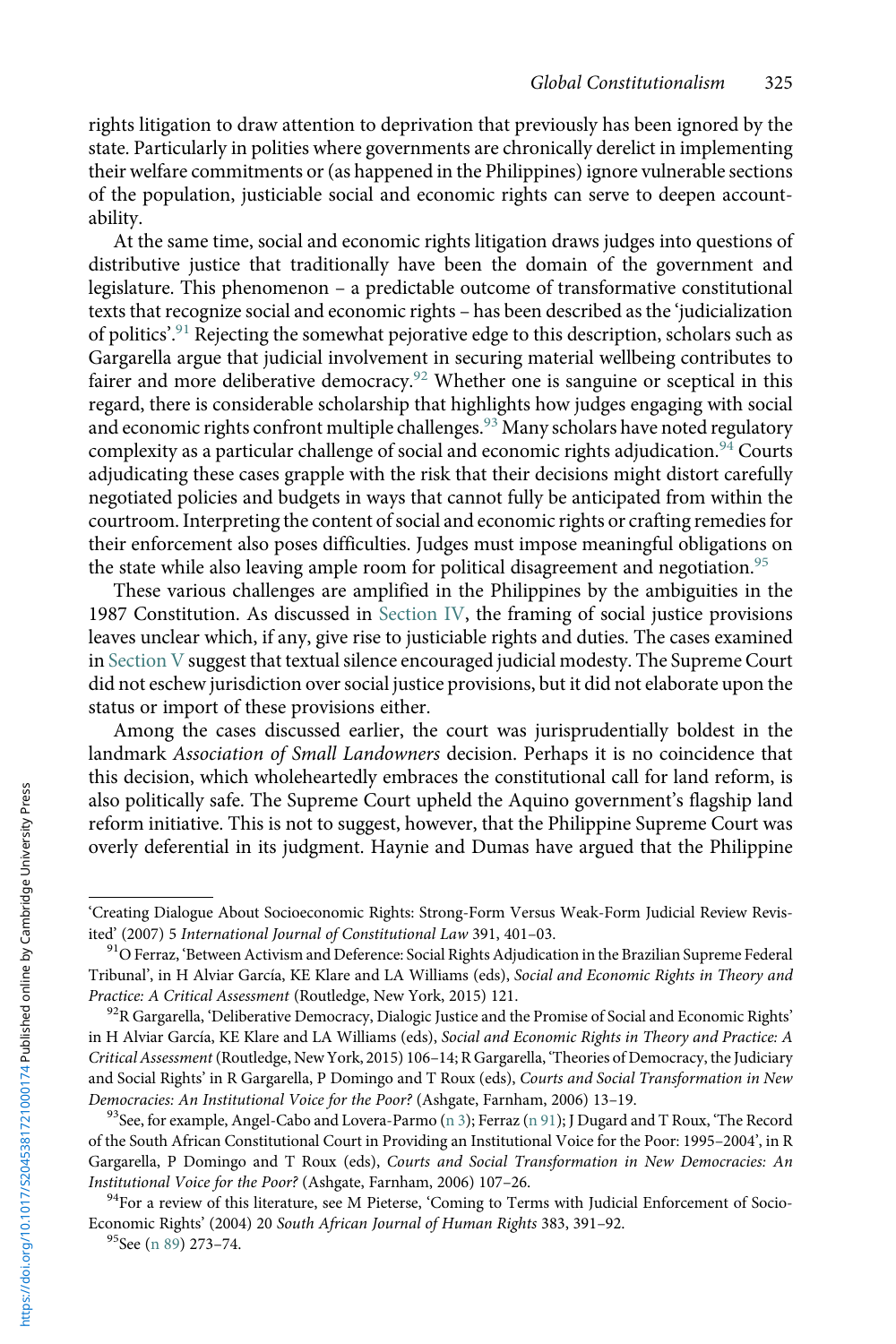<span id="page-19-0"></span>Supreme Court sensitivity to political context is nuanced; it seeks to build legitimacy not just with the government of the day but also with the wider public.<sup>96</sup> Deinla develops this further and argues that public approval is an important source of strength and independence for the court.<sup>97</sup> In the early years after the restoration of democracy, the court would surely have been alert to widespread and deeply felt public support for agrarian land reform.

But while judges might be politically strategic actors,<sup>98</sup> judicial concern for governmental and public acceptance is mediated and structured by legal texts, precedents, traditions of interpretation and the conceptualisation of the divide between law and politics within a particular legal culture.<sup>99</sup> Indeed, institutional credibility for a constitutional court might depend on working within established modes of interpretation and reasoning. The Philippine Supreme Court faced a delicate post-authoritarian predicament. It had to distance itself from its Marcos-era timidity on constitutional matters. It had to respect the demands of the 1987 Constitution. And it also had to maintain continuity with its own jurisprudence, ways of working, and enduring expectations about the judicial role. It is not surprising, then, that the court embraces the social justice aspirations of the 1987 Constitution most fully in a decision where it affirms an official measure and there is little likelihood of any separation-of-powers concerns.

The expanded review power of the judiciary coupled with multiple references to social and economic rights in the 1987 Constitution warrants a liberalization of what constitutes legitimate judicial terrain. In response to the constitutional text, the Supreme Court does indeed reject the political question doctrine in decisions such as Association of Small Landowners and Oposa. At the same time, the court's reticent handling of social justice provisions suggests that this inhibiting doctrine still exerts a tacit influence.

There is a rich and provocative literature on judicial engagement with social and economic rights.<sup>100</sup> Young<sup>101</sup> and Gargarella<sup>102</sup> criticize the tendency in some of this scholarship to perceive adjudication of social and economic rights as either judicial usurpation (for intervening in what should be the exclusive domain of the executive and legislature) or judicial abdication (for failing to protect these rights with sufficient

<sup>&</sup>lt;sup>96</sup>See [\(n 86\)](#page-16-0) 195–96.<br><sup>97</sup>See [\(n 65\)](#page-11-0). Examining the relationship between public approval for the Supreme Court and judicial assertiveness since 1986, Deinla suggests that high public support has enabled the Supreme Court to act vigorously, even during politically fractious or turbulent times.<br><sup>98</sup>See, for example, G Helmke, *Courts Under Constraints: Judges, Generals, and Presidents in Argentina* 

<sup>(</sup>Cambridge University Press, Cambridge, 2004); G Helmke and F Rosenbluth, 'Regimes and the Rule of Law: Judicial Independence in Comparative Perspective' (2009) 12 Annual Review of Political Science 345; L Epstein, J Knight and O Shvetsova, 'The Role of Constitutional Courts in the Establishment and Maintenance of Democratic Systems of Government' (2001) 35 Law & Society Review 117.<br><sup>99</sup>See [\(n 6\)](#page-2-0) 159–70; Roux [\(n 66](#page-11-0)) 52–58.<br><sup>100</sup>See, for example, CF Sabel and WH Simon, 'Destabilization Rights: How Public Law Litigation

Succeeds' (2004) 117 Harvard Law Review 1016; Tushnet [\(n 9\)](#page-3-0); KG Young, 'A Typology of Economic and Social Rights Adjudication: Exploring the Catalytic Function of Judicial Review' (2010) 8(3) International Journal of Constitutional Law 385, 412–13; S Liebenberg and K Young, 'Adjudicating Economic and Social Rights: Can Democratic Experimentalism Help?', in H Alviar García, KE Klare and LA Williams (eds), Social and Economic Rights in Theory and Practice: A Critical Assessment (Routledge, New York, 2015) 240; Dixon [\(n 90\)](#page-17-0); D Bilchitz, Poverty and Fundamental Rights (Oxford University Press, Oxford, 2008) 135–77; Pieterse

[<sup>\(</sup>n 94](#page-18-0)) 407. <sup>101</sup>KG Young, *Constituting Economic and Social Rights* (Oxford University Press, Oxford, 2012) 134–36. <sup>102</sup>See [\(n 92](#page-18-0)).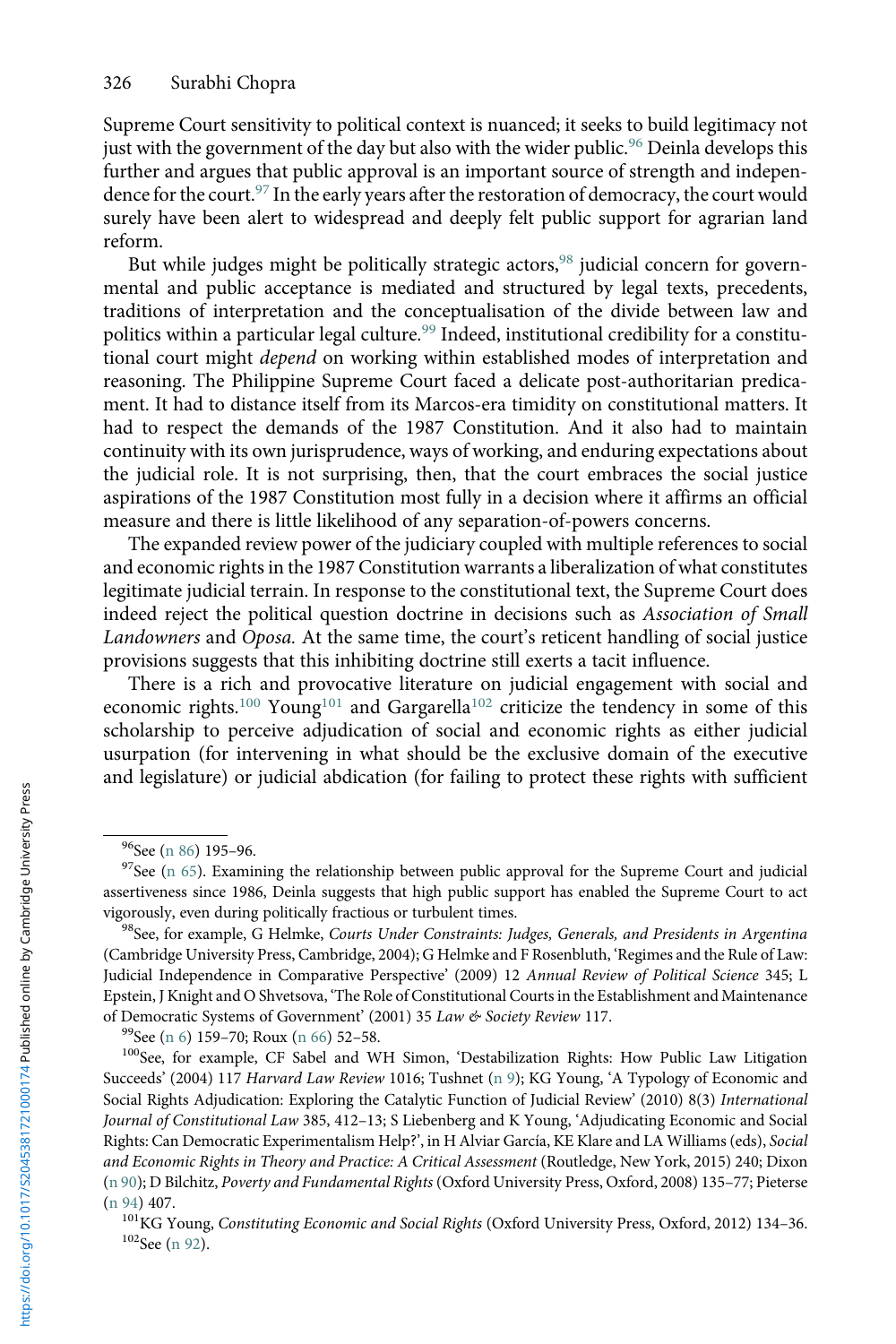vigour). Young further criticizes as inadequate Tushnet's influential heuristic of strongform and weak-form judicial review in relation to social and economic rights.<sup>103</sup> She argues that more contextualized analysis of social and economic rights review reveals that courts have tended to calibrate levels of scrutiny and remedial approaches more thoughtfully to the particular situation at hand.<sup>104</sup>

Neither the usurpation/abdication and strong/weak binaries nor Young's more finegrained typology map well onto the Philippine experience. The broad-brush allegation of judicial usurpation cannot be levelled at the decisions examined in Section V. As a more general matter, the usurpation/abdication binary is conceptually inadequate in light of the demands that post-liberal, transformative constitutional texts place on the state. The Supreme Court has repeatedly asserted jurisdiction over social justice provisions, so cannot be accused of abdication. But in the cases discussed above, it rarely goes beyond referring to social justice provisions. There is little in the judgments to suggest the considered calibration regarding strength of scrutiny or remedies that Young has observed in other jurisdictions. Burdened with the ambiguities of the constitutional text on social and economic rights, the Supreme Court's approach to these rights was inchoate and liminal, neither avoiding nor elucidating them.

In addition to textual ambiguity, relatively limited jurisprudential resources might also have contributed to the Supreme Court's approach to social justice provisions. At the domestic level, previous national constitutions had recognized 'social justice', defined as 'well-being and economic security', as a 'concern of the State'.<sup>105</sup> Over time, the Supreme Court translated this constitutional call for social justice into a principle of statutory interpretation. Applying this principle, if the meaning of a law was clear, then social justice considerations were irrelevant. But when interpreting an ambiguous provision, the interpretation that favoured the underprivileged litigant would be adopted.<sup>106</sup> This approach was to be wielded cautiously: the Supreme Court clarified on multiple occasions that it was not meant to become 'an instrument to hoodwink courts of justice and undermine the rights of landowners'. <sup>107</sup> In addition, past case law on welfare policy, particularly on the vexed question of land reform, could potentially help to construe social justice provisions in the 1987 Constitution. Tate and Haynie also note that judges on the Philippine Supreme Court were attentive to resource differentials of litigants both before and after the democratic transition, with some expressing the importance of 'protect[ing] the downtrodden'. <sup>108</sup> But notwithstanding existing case law and judicial sensitivity to disadvantaged litigants, the range, ambition and ambiguities of the social justice provisions in the 1987 Constitution created new interpretive challenges.

In this regard, Desierto points out that the Supreme Court has tended to neglect an important domestic resource on interpreting social justice provisions.<sup>109</sup> As mentioned in

<sup>&</sup>lt;sup>103</sup>See [\(n 101](#page-19-0)) 138–39.<br><sup>104</sup>See (n 101) 144–66.<br><sup>105</sup>Article II, Section 5, 1935 Constitution of the Philippines. The 1973 Constitution included more detailed provisions on social justice, addressing, inter alia, rural and urban land reform and access to

education. See Articles V, XIV and XV, 1973 Constitution of the Philippines.<br><sup>106</sup>AT Muyot, 'Social Justice and the 1987 Constitution: Aiming for Utopia' (1996) 70 *Philippine Law*<br>*Journal* 310, 330.

<sup>&</sup>lt;sup>107</sup>Nilo v. CA, 128 SCRA 519 (1984), discussed in (n 106) 329.<br><sup>108</sup>CN Tate and SL Haynie, 'The Philippine Supreme Court under Authoritarian and Democratic Rule: The Perceptions of the Justices' (1994) 22 Asian Profile 209. 109 Desierto ([n 23\)](#page-5-0) 139 nn 93–94.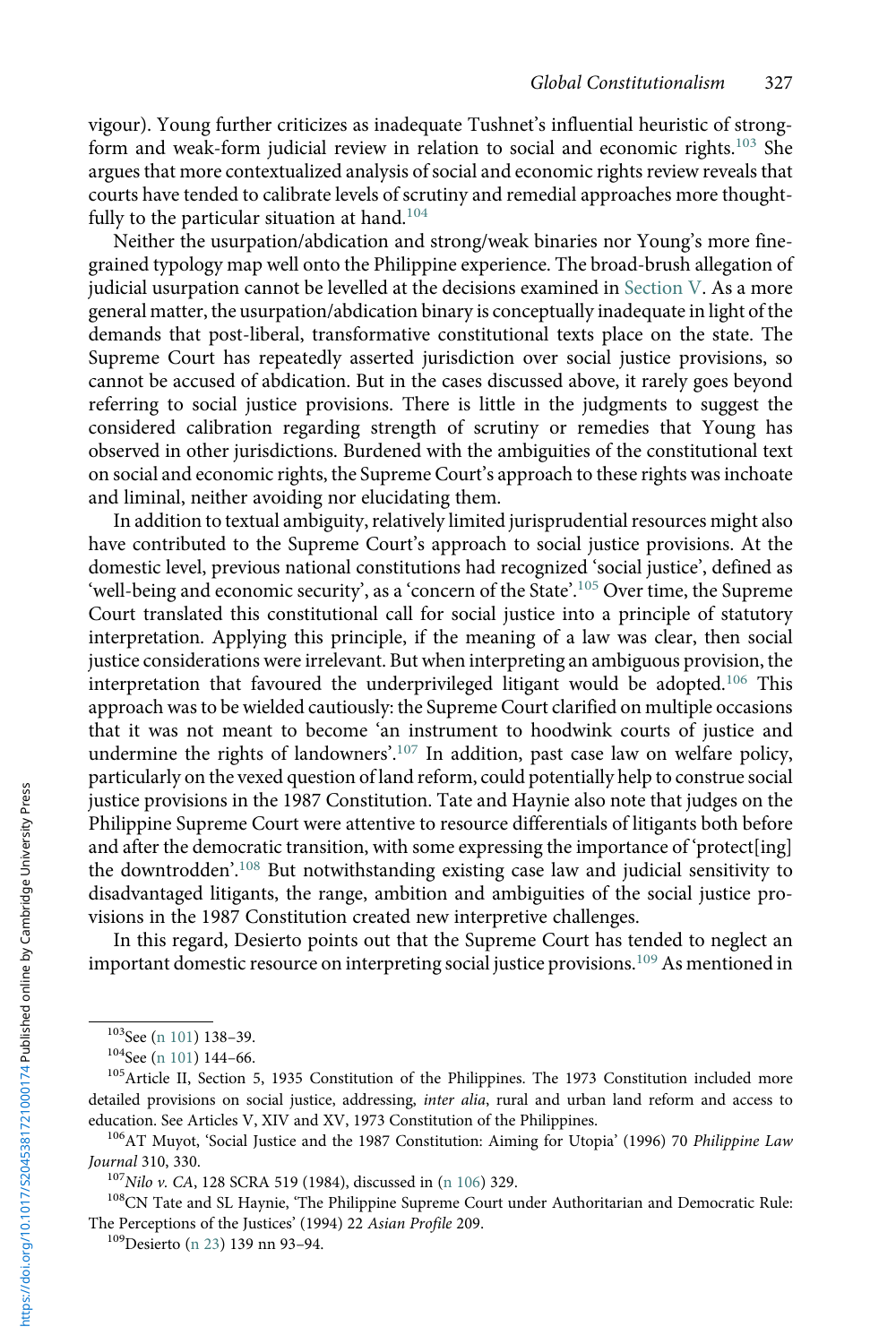Section IV, Constitutional Commission records show that some social justice provisions were specifically envisioned as creating justiciable rights, while others were conceptualised as non-justiciable programmatic aims. Desierto argues that that the Supreme Court could engage purposively with the drafting history of the Constitution to elucidate social justice provisions more rigorously.<sup>110</sup>

When the 1987 Constitution came into force, international and comparative jurisprudential resources on social and economic rights were also less abundant than they would be even a decade later. This was a period of considerable ferment in international jurisprudence on social and economic rights. At the United Nations, the Committee on Economic, Social and Cultural Rights (CESCR) was established in 1987 to guide the enforcement of the International Covenant on Economic, Social and Cultural Rights (ICESCR).<sup>111</sup> The CESCR clarified in 1990 that states had concrete, meaningful obligations in relation to these rights, no less binding than their obligations in relation to civil and political rights.<sup>112</sup> In 1993, the CESCR issued a statement at the United Nations World Conference on Human Rights asserting the centrality of economic, social and cultural rights, and describing the prevalence of poverty, hunger and illiteracy as 'inhumane, distorted and incompatible with international standards'. <sup>113</sup> The Vienna Declaration that emerged from the conference affirmed that 'all human rights are universal, indivisible, interdependent and interrelated'. $^{114}$  Over the next decade, the CESCR issued multiple General Comments, developing norms and guidelines on different aspects of the ICESCR.<sup>115</sup> Unfolding in parallel was the constitutionalisation of social and economic rights in several late twentieth-century constitutions<sup>116</sup> and the evolution of judicial review on social and economic rights in a range of jurisdictions.

<sup>&</sup>lt;sup>110</sup>Desierto ([n 23\)](#page-5-0) 156–60.<br><sup>111</sup>International Covenant on Economic, Social and Cultural Rights, G.A. Res. 2200A (XXI), 21 U.N. GAOR, Supp. No. 16, U.N. Doc. A/6316, at 49 (entered into force 3 January 1976) (hereinafter 'ICESCR' or 'the Covenant'). The Philippines ratified the ICESCR in 1974. See Office of the High Commissioner of<br>Human Rights, United Nations, *Status of Ratification*, <https://indicators.ohchr.org>.

<sup>&</sup>lt;sup>112</sup>United Nations Committee on Economic, Social and Cultural Rights, General Comment No. 3: The Nature of States Parties'Obligations (Art. 2, Para. 1, of the Covenant), 14 December 1990, E/1991/23, [<https://](https://www.refworld.org/docid/4538838e10.html) [www.refworld.org/docid/4538838e10.html](https://www.refworld.org/docid/4538838e10.html)>.<br><sup>113</sup>J Couso, 'The Changing Role of Law and Courts in Latin America: From an Obstacle to Social Change to

a Tool of Social Equity', in R Gargarella, P Domingo and T Roux (eds), Courts and Social Transformation in New Democracies: An Institutional Voice for the Poor? (Ashgate, Farnham, 2006) 67.<br><sup>114</sup>Vienna Declaration and Programme of Action, United Nations General Assembly, *Vienna Declaration* 

and Programme of Action, 12 July 1993, A/CONF.157/23, [<https://www.refworld.org/docid/](https://www.refworld.org/docid/3ae6b39ec.html) [3ae6b39ec.html](https://www.refworld.org/docid/3ae6b39ec.html)>; United Nations General Assembly, Indivisibility and Interdependence of Economic, Social, Cultural, Civil and Political rights: Resolution, adopted by the General Assembly, 13 December 1985, A/RES/40/114, [<https://www.refworld.org/docid/3b00effd68.html](https://www.refworld.org/docid/3b00effd68.html)>.<br><sup>115</sup>See, for example, United Nations Committee on Economic, Social and Cultural Rights, *General* 

Comment No. 4: The Right to Adequate Housing (Art. 11(1)), 13 December 1991, E/1992/23, [<https://](https://www.refworld.org/docid/47a7079a1.html) [www.refworld.org/docid/47a7079a1.html](https://www.refworld.org/docid/47a7079a1.html)>; General Comment No. 5: Persons with Disabilities, 9 December 1994, E/1995/22, <[https://www.refworld.org/docid/4538838f0.html>](https://www.refworld.org/docid/4538838f0.html); General Comment No. 6: The Economic, Social and Cultural Rights of Older Persons, 8 December 1995, E/1996/22, <[https://www.refworld.](https://www.refworld.org/docid/4538838f11.html) [org/docid/4538838f11.html>](https://www.refworld.org/docid/4538838f11.html); General Comment No. 7: The Right to Adequate Housing (Art. 11.1): Forced Evictions, 20 May 1997, E/1998/22, <<https://www.refworld.org/docid/47a70799d.html>>; General Comment No. 9: The Domestic Application of the Covenant, 3 December 1998, E/C.12/1998/24, <[https://www.refworld.](https://www.refworld.org/docid/47a7079d6.html) [org/docid/47a7079d6.html](https://www.refworld.org/docid/47a7079d6.html)>; General Comment No. 13: The Right to Education (Art. 13), 8 December 1999, E/C.12/1999/10, [<https://www.refworld.org/docid/4538838c22.html](https://www.refworld.org/docid/4538838c22.html)>. <sup>116</sup>Alston and Goodman [\(n 9](#page-3-0)) 278–81, 292. See also Jung et al. ([n 61](#page-9-0)) 1050–51.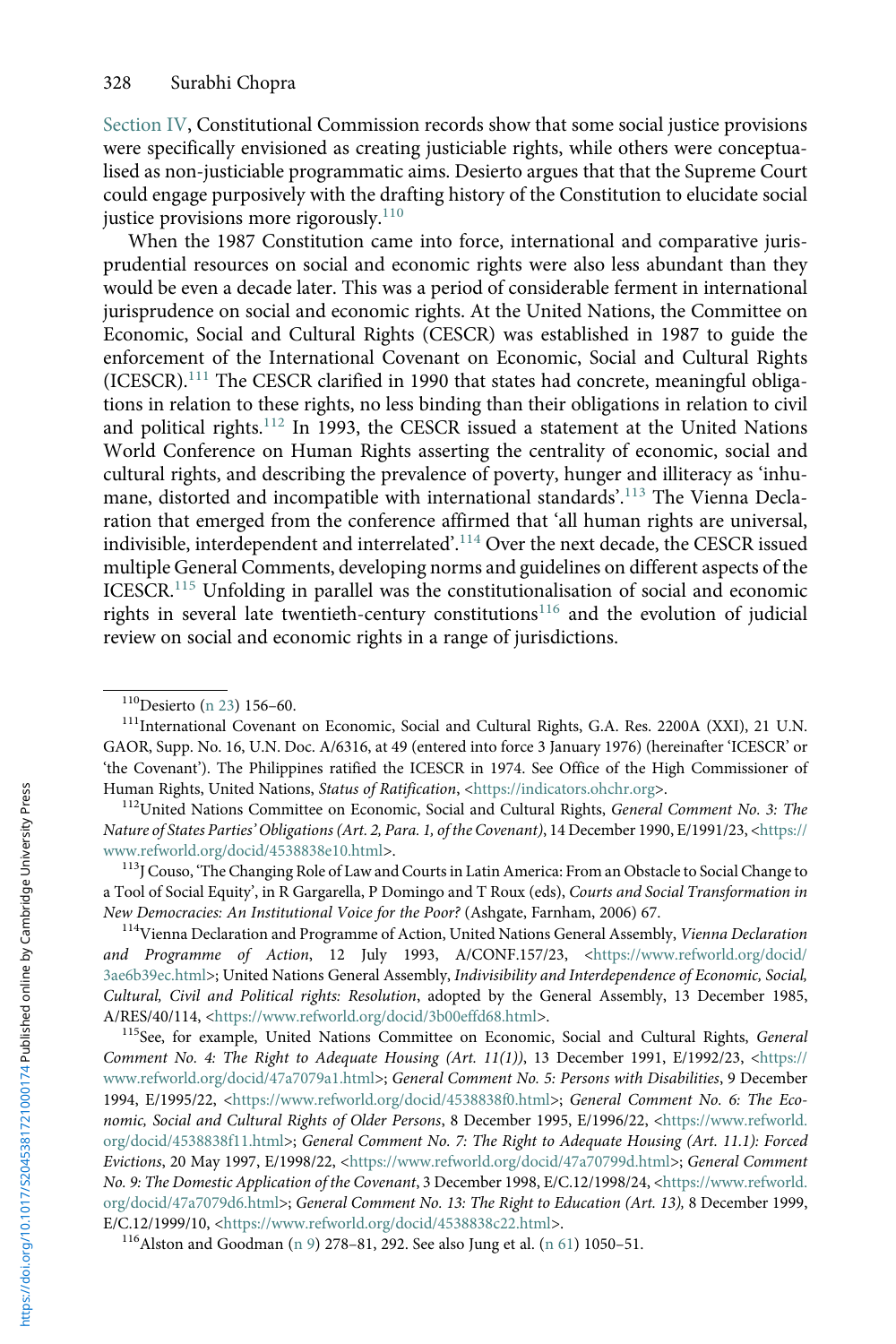The transformative demands of the 1987 Constitution were articulated at the threshold of this period. The 1987 Constitution is influenced by the ICESCR; multiple references to the Covenant can be found in the Constitutional Commission's discussions about social justice provisions.<sup>117</sup> But the early decisions discussed in Section V did not have the benefit of the useful international guidance, thought-provoking comparative precedents and scholarly debate on justiciable social and economic rights that accumulated through the 1990s. It is worth noting, however, that the court barely engaged with international or foreign jurisprudence even in the later decisions discussed in Section V. The FACOMA decision, for example, was made a year after the CESCR issued a General Comment specifically dealing with the right to adequate housing in relation to forced evictions, $118$ yet the Supreme Court did not touch upon this directly salient legal resource.

By virtue of timing, the Philippine Supreme Court embarked on interpreting the social justice provisions of the 1987 Constitution without the wealth of international and comparative resources that would emerge over the next two decades. But even as time went on, the court neglected a crucial domestic resource as well as emergent international and comparative jurisprudence. This neglect suggests that the court's initial, perfunctory engagement with social justice provisions shaped the tenor of its social justice jurisprudence for some years to come.

#### VII. Conclusion

When the 1987 Constitution came into force, the Philippine Supreme Court seemed well placed to grapple with the challenges of a transformative constitution. Marcos-era judges had been replaced by new appointees who were outsiders to the existing judiciary. Some had participated in the anti-authoritarian struggle and others were legal academics.<sup>119</sup> The Constitution had expanded the judiciary's powers of review and protected its fiscal security. But the Court's early social justice jurisprudence was modest.

I have argued above that the 1987 Constitution adopts a hybrid approach to socioeconomic needs and inequality. Some basic necessities are framed as rights but lie outside the constitutional Bill of Rights. Other social justice provisions resemble directive principles of state policy, which in some older constitutions were expressly demarcated as non-justiciable. This hybrid approach could potentially combine the benefits of constitutionalising social and economic rights (which can help to deepen government accountability, open up previously opaque policy areas and amplify the concerns of disadvantaged groups) and of constitutionalising purely political, open-ended policy goals (which can guide governments, influence legislation and inspire civil society). However, the 1987 Constitution does not say which, if any, of these provisions are judicially enforceable and which, if any, are judicially unenforceable.

Transformative constitutional texts place difficult demands on the judiciary in relation to social and economic rights. They prompt the judiciary to shift into unfamiliar domains. At the same time, institutional legitimacy – including legitimacy on questions of social and economic justice – requires judges to sustain the sense of a cogent boundary between

<sup>&</sup>lt;sup>117</sup>Desierto ([n 23\)](#page-5-0) 139, [n 94;](#page-18-0) Bernas ([n 30](#page-6-0)).<br><sup>118</sup>United Nations Committee on Economic, Social and Cultural Rights, *General Comment No. 7: The* Right to Adequate Housing (Art. 11.1): Forced Evictions, 20 May 1997, E/1998/22, available at [<https://](https://www.refworld.org/docid/47a70799d.html) [www.refworld.org/docid/47a70799d.html>](https://www.refworld.org/docid/47a70799d.html).<br><sup>119</sup>See [\(n 65](#page-11-0)) 143.